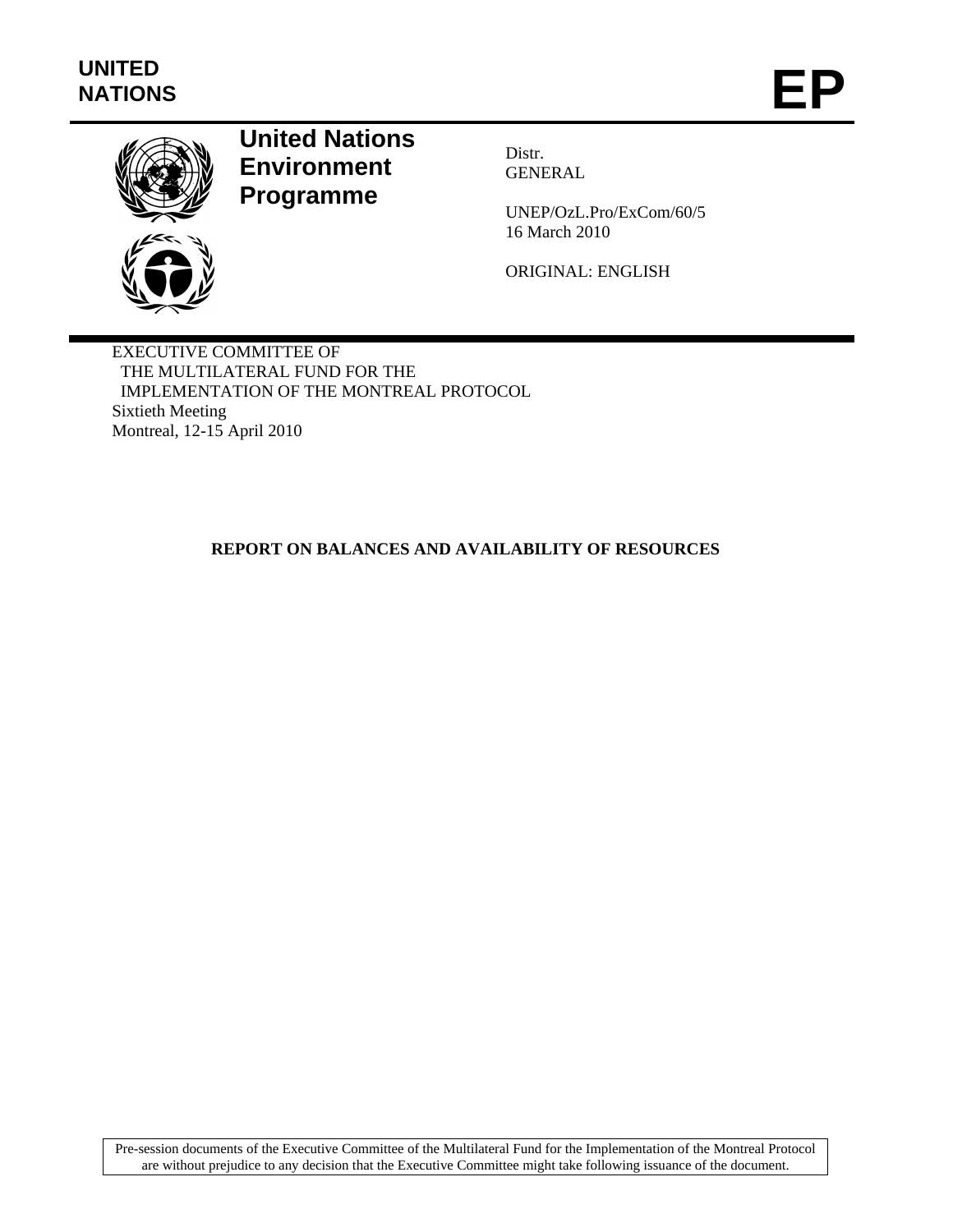### **Introduction**

1. This document presents a summary of the financial adjustments indicated by the bilateral and implementing agencies as agreed by the Fund Secretariat. The document includes statistical data, as required by decisions 28/7 and 56/2, from projects for bilateral and implementing agencies with balances that have been held for over the allowable 12-month period following completion of the project. The data presented are based on the reporting format that has been developed pursuant to decision 31/2 and include both obligated and un-obligated balances. Further to decision 41/92(b), this document also indicates the level of resources available to the Executive Committee in cash and promissory notes as recorded in the Status of Contributions (UNEP/OzL.Pro/ExCom/60/3). The total funds to be returned addressed in this report amount to US \$132,931 including support costs.

### **Funds being returned to the 60th Meeting by Implementing Agencies**

2. Information provided by the implementing agencies indicates that a total of US \$66,944 excluding agency support costs will be returned to the  $60<sup>th</sup>$  Meeting, as set out in Table 1.

#### Table 1

### **FUNDS TO BE RETURNED BY THE IMPLEMENTING AGENCIES TO THE 60th MEETING (US \$)**

| Agency       | <b>Funds from</b><br>completed<br>projects | <b>Funds from</b><br>closed projects | <b>Total funds to be</b><br>returned to the<br>60 <sup>th</sup> Meeting |
|--------------|--------------------------------------------|--------------------------------------|-------------------------------------------------------------------------|
| <b>UNDP</b>  | 38,855                                     |                                      | 38,855                                                                  |
| <b>UNEP</b>  |                                            |                                      |                                                                         |
| <b>UNIDO</b> | 28,080                                     |                                      | 28,080                                                                  |
| World Bank   |                                            |                                      |                                                                         |
| <b>TOTAL</b> | 66,944                                     |                                      | 66,944                                                                  |

3. Table 1 shows that UNDP has returned to the Fund US \$38,855 in project costs, UNEP US \$9 from completed projects and UNIDO US \$28,080 from completed projects.

#### **Projects with balances by year of completion**

4. Table 2 presents the number of projects with balances that are still being held by the implementing agencies and the years in which those projects were completed. It shows that for projects closed and completed up to and including 31 December 2008 (at least over the last 12 months) implementing agencies had balances that totalled US \$10,001,577 excluding support costs.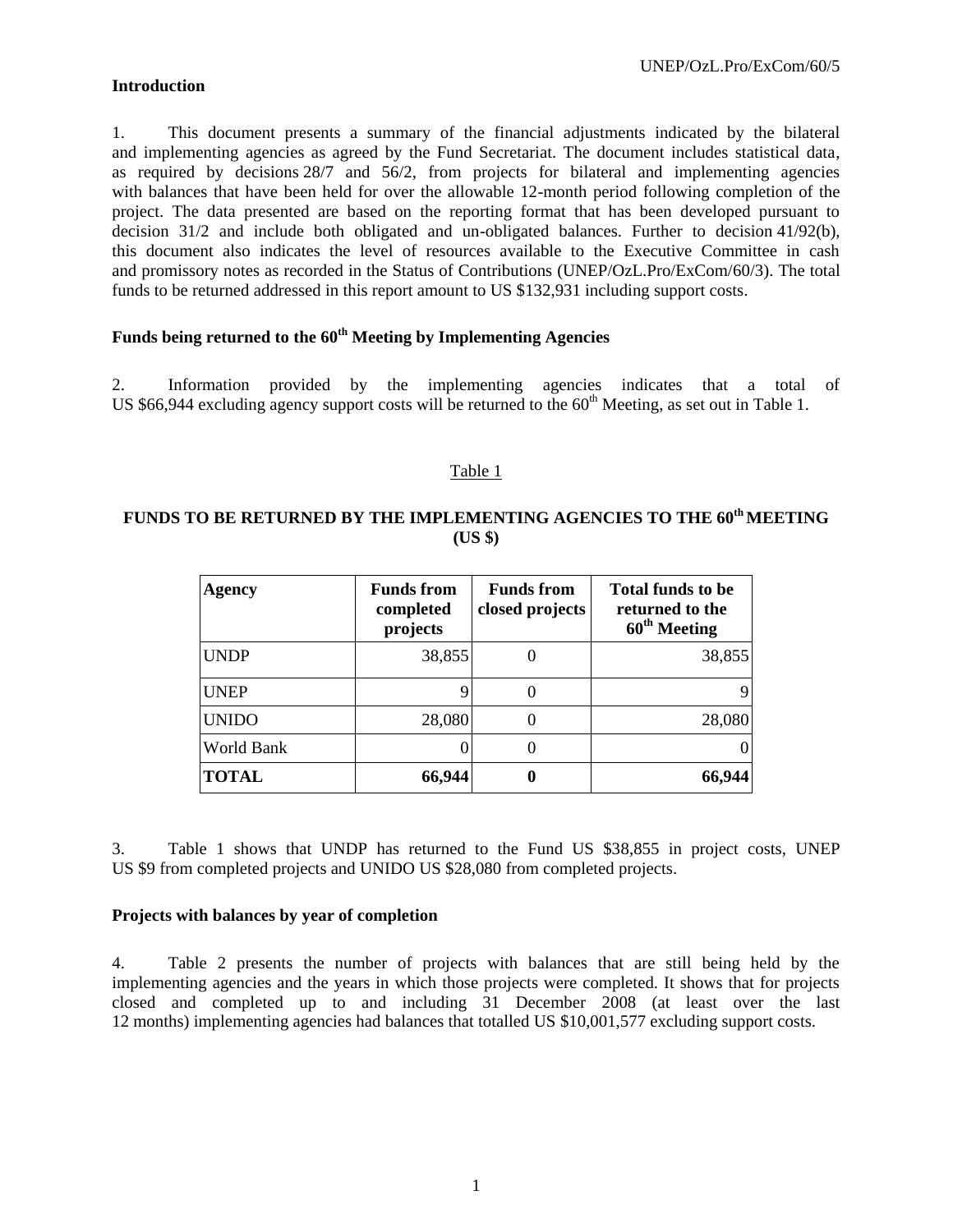#### Table 2

| Year<br>completed                   | Number of projects and amount of balances reported by agency |             |                |                |                |                |                         |                   |                |              |
|-------------------------------------|--------------------------------------------------------------|-------------|----------------|----------------|----------------|----------------|-------------------------|-------------------|----------------|--------------|
|                                     |                                                              | <b>UNDP</b> |                | <b>UNEP</b>    |                | <b>UNIDO</b>   |                         | <b>World Bank</b> |                | <b>TOTAL</b> |
|                                     | <b>Numbers</b>                                               | (US \$)     | <b>Numbers</b> | (US \$)        | <b>Numbers</b> | (US \$)        | <b>Numbers</b>          | (US \$)           | <b>Numbers</b> | $(US \$      |
| 2002                                | $\mathbf{0}$                                                 | $\Omega$    |                | 44,710         | $\overline{0}$ | $\overline{0}$ | $\Omega$                | $\Omega$          |                | 44,710       |
| 2003                                | 1                                                            | 3,632       | 3              | 83,081         | $\mathbf{0}$   | $\Omega$       |                         | 523,888           | 5              | 610,601      |
| 2004                                | $\boldsymbol{2}$                                             | 17,021      | $\overline{7}$ | 95.964         | 1              | 2,400          | $\overline{2}$          | 1,191,069         | 12             | 1,306,454    |
| 2005                                | 6                                                            | 205,028     | 13             | 255,607        | $\overline{c}$ | 9,759          |                         | 337,544           | 22             | 807,938      |
| 2006                                | 12                                                           | 178,770     | 22             | 325,977        | $\overline{4}$ | 92,283         | $\theta$                | $\Omega$          | 38             | 597,030      |
| 2007                                | 38                                                           | 305,155     | 21             | 417,588        | 11             | 417,706        | $\overline{0}$          | $\Omega$          | 70             | 1,140,449    |
| 1 January                           | $\Omega$                                                     | $\Omega$    | 7              | 72,563         | $\overline{0}$ | $\mathbf{0}$   | $\Omega$                | $\Omega$          | 7              | 72,563       |
| 2008 to 31                          |                                                              |             |                |                |                |                |                         |                   |                |              |
| March                               |                                                              |             |                |                |                |                |                         |                   |                |              |
| 2008                                |                                                              |             |                |                |                |                |                         |                   |                |              |
| Projects                            |                                                              |             |                |                |                |                |                         |                   |                |              |
| completed<br>$\overline{2}$<br>over | 59                                                           | 709,606     | 74             | 1,295,490      | 18             | 522,148        | $\overline{\mathbf{4}}$ | 2,052,501         | 155            | 4,579,745    |
| years ago                           |                                                              |             |                |                |                |                |                         |                   |                |              |
| 1April 2008                         |                                                              |             |                |                |                |                |                         |                   |                |              |
| 31<br>to                            | 29                                                           | 2,617,620   | 50             | 1,740,161      | 23             | 973.884        | $\overline{0}$          | $\mathbf{0}$      | 102            | 5,331,665    |
| December                            |                                                              |             |                |                |                |                |                         |                   |                |              |
| 2008                                |                                                              |             |                |                |                |                |                         |                   |                |              |
| Sub-total                           | 88                                                           | 3,327,226   | 124            | 3,035,651      | 41             | 1,496,032      | 4                       | 2,052,501         | 257            | 9,911,410    |
| Closed                              | $\mathbf{0}$                                                 | $\Omega$    | $\Omega$       | $\mathbf{0}$   | $\Omega$       | $\mathbf{0}$   | $\Omega$                | $\Omega$          | $\mathbf{0}$   | $\Omega$     |
| Transferred                         | 1                                                            | 8,217       | $\Omega$       | $\overline{0}$ | $\overline{0}$ | $\Omega$       | $\Omega$                | $\Omega$          |                | 8,217        |
| Ongoing                             | $\mathfrak{2}$                                               | 81,950      | $\Omega$       | $\Omega$       | $\mathbf{0}$   | $\Omega$       | $\Omega$                | $\Omega$          | $\overline{2}$ | 81,950       |
| <b>TOTAL</b>                        | 91                                                           | 3,417,393   | 124            | 3,035,651      | 41             | 1,496,032      | 4                       | 2,052,501         | 260            | 10,001,577   |

#### **BALANCES HELD BY YEAR OF PROJECT COMPLETION**

5. At its  $47<sup>th</sup>$  Meeting, the Executive Committee requested the Fund Secretariat to continue to monitor multi-year annual tranches in the context of documents on implementation delays and project balances (decision  $47/50(b)(ii)$ ).

6. UNDP holds the highest reported balance of US \$3,417,393 of which US \$2,543,079 is attributable to multi-year agreement (MYA). The World Bank holds a total balance of US \$2,052,501 of which the whole amount is attributable to MYAs annual tranches. UNIDO holds a total balance of US \$1,496,032, of which US \$1,312,390 is attributable to MYAs. UNEP has reported a balance of US \$3,035,651 of which US \$134,162 is attributable to MYAs. UNEP has the highest number of projects with balances (124) followed by UNDP (91), UNIDO (41) and the World Bank (4).

7. All agencies have projects that were completed over two years ago and have remaining balances. Almost half of the funds (US \$2,052,501 out of US \$4,579,745) are attributed to the World Bank's four reported MYA projects that were completed over two years ago. UNEP has the largest number of projects (74) that were completed over two years ago, with balances totalling US \$1,295,490.

8. Agencies have been asked to clarify why obligated balances remained for projects completed over two years ago and have not been returned. UNEP's records show a balance for projects completed over two years ago that has increased from US \$1.06 million to US \$1.3 million. UNEP explained that funding is provided to its implementing partners through cash advances and that these activities are then recorded as expenditures. UNEP has been experiencing some delays in receiving all the necessary reports and is following-up with respective partners. UNEP has also made a number of payments through UNDP country offices, of which there have been some delays in recording in the accounts. Obligations from old projects are regularly cancelled and re-obligated after a thorough review of validity and reconciliation.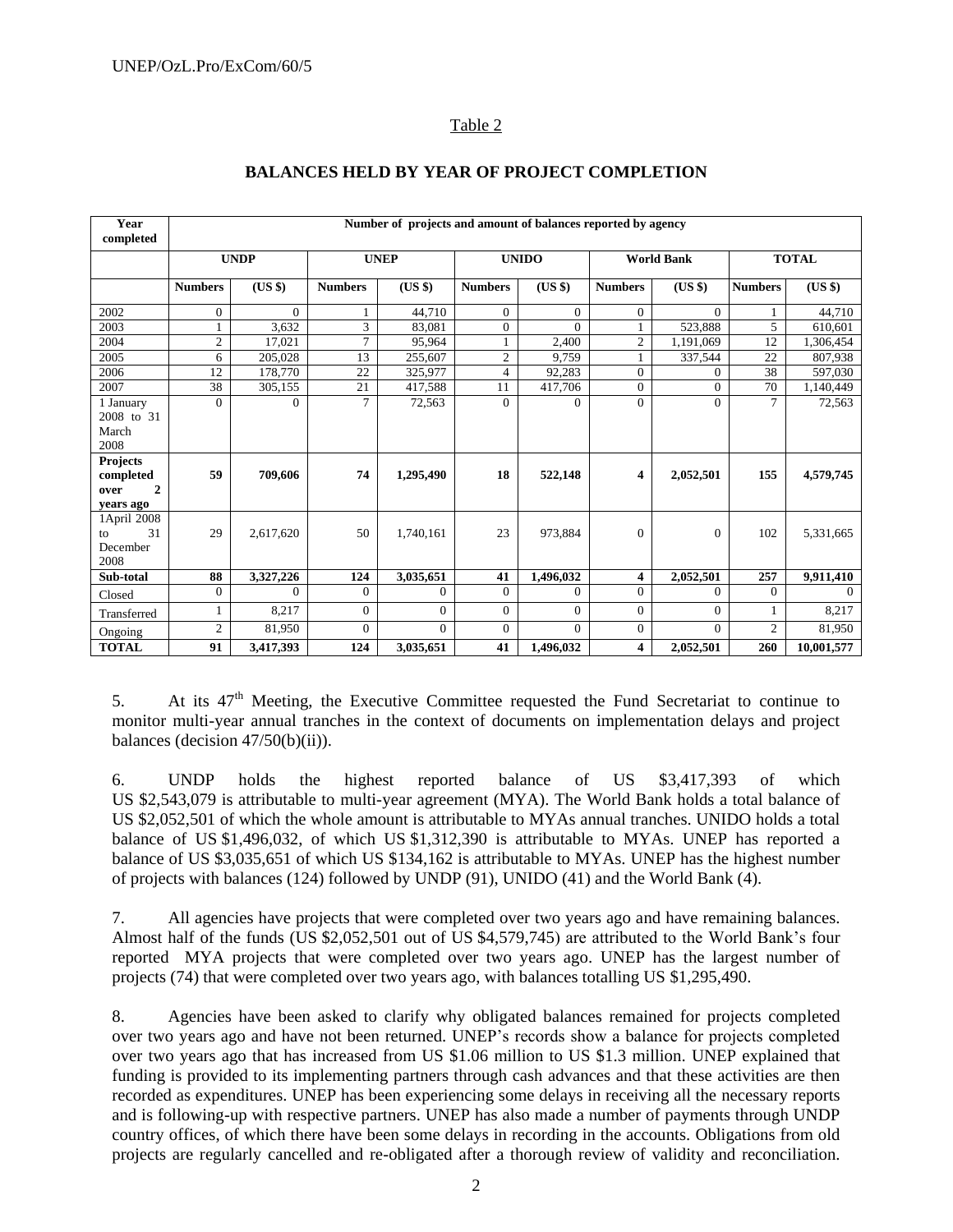The balance of funds will be re-obligated in the current year. During the year 2009, the balance has been reduced by US \$736,000 through recording of completed projects.

9. UNDP was requested to explain why balances of US \$709,606 are still obligated for projects completed over two years ago. UNDP explained that these balances are still obligated because the financial procedures of UNDP require that a final budget revision be issued to mark the formal closure of a project between UNDP and the executing agency and to close the project in UNDP's systems. Since UNDP enters into legal project execution arrangements with its executing agencies, only the signature of a final budget revision discharges or marks the end of these legal arrangements. Until this step is taken the executing agency is considered to have access to these funds and therefore they are considered obligated because UNDP cannot return the funds to the Multilateral Fund (MLF). UNDP is continuing its efforts to obtain the signed final budgets from the executing agencies and the balances will be returned as soon as these final revisions have been issued and projects closed.

10. The balance held by UNIDO for projects completed over two years ago has decreased since the 59<sup>th</sup> Meeting of the Executive Committee from US \$874,893 to US \$522,148. Out of the 18 projects, 14 are MYAs with US \$321,683 in obligated balances.

11. The World Bank's overall number of projects with balances completed over two years ago has decreased from five projects reported to the  $59<sup>th</sup>$  Meeting to four reported to the  $60<sup>th</sup>$  Meeting, and the overall level of balances has decreased from US \$2,413,454 to US \$2,052,501.

#### **Obligated and un-obligated balances**

12. The level of balances classified as obligated and un-obligated for the four implementing agencies is as follows:

#### Table 3

#### **OBLIGATED AND UN-OBLIGATED BALANCES BY AGENCY FOR PROJECTS WITH BALANCES (US \$)**

| Agency            | <b>Obligated balances</b> | <b>Un-obligated balances</b> | <b>Total</b> |
|-------------------|---------------------------|------------------------------|--------------|
| <b>UNDP</b>       | 3,417,393                 |                              | 3,417,393    |
| <b>UNEP</b>       | 1,107,617                 | 1,928,034                    | 3,035,651    |
| <b>UNIDO</b>      | 1,196,378                 | 299,654                      | 1,496,032    |
| <b>World Bank</b> | 2,052,501                 |                              | 2,052,501    |
| <b>TOTAL</b>      | 7,773,779                 | 2,227,688                    | 10,001,577   |

13. Of the total balance of US \$10,001,577 from completed, transferred and ongoing projects, US \$7,773,779 is obligated (which means that these funds are expected to be spent) and US \$2,227,688 has not been obligated. Implementing agencies are required to report reasons why any un-obligated balances could not be returned within the required time-frame, and to indicate when they will be returned  $-decision 31/2(a) (ii)$ ).

14. UNDP has two ongoing, one transferred and 88 completed projects. It has no un-obligated balances. The overall number of projects with balances has increased from 81 projects reported to the 59<sup>th</sup> Meeting to 91 reported to the 60<sup>th</sup> Meeting. The overall level of balances has increased from US \$2,343,628 to US \$3,417,393. This includes balances for 13 MYA at the amount of US \$2,543,079 in project costs and US \$216,647 in support costs.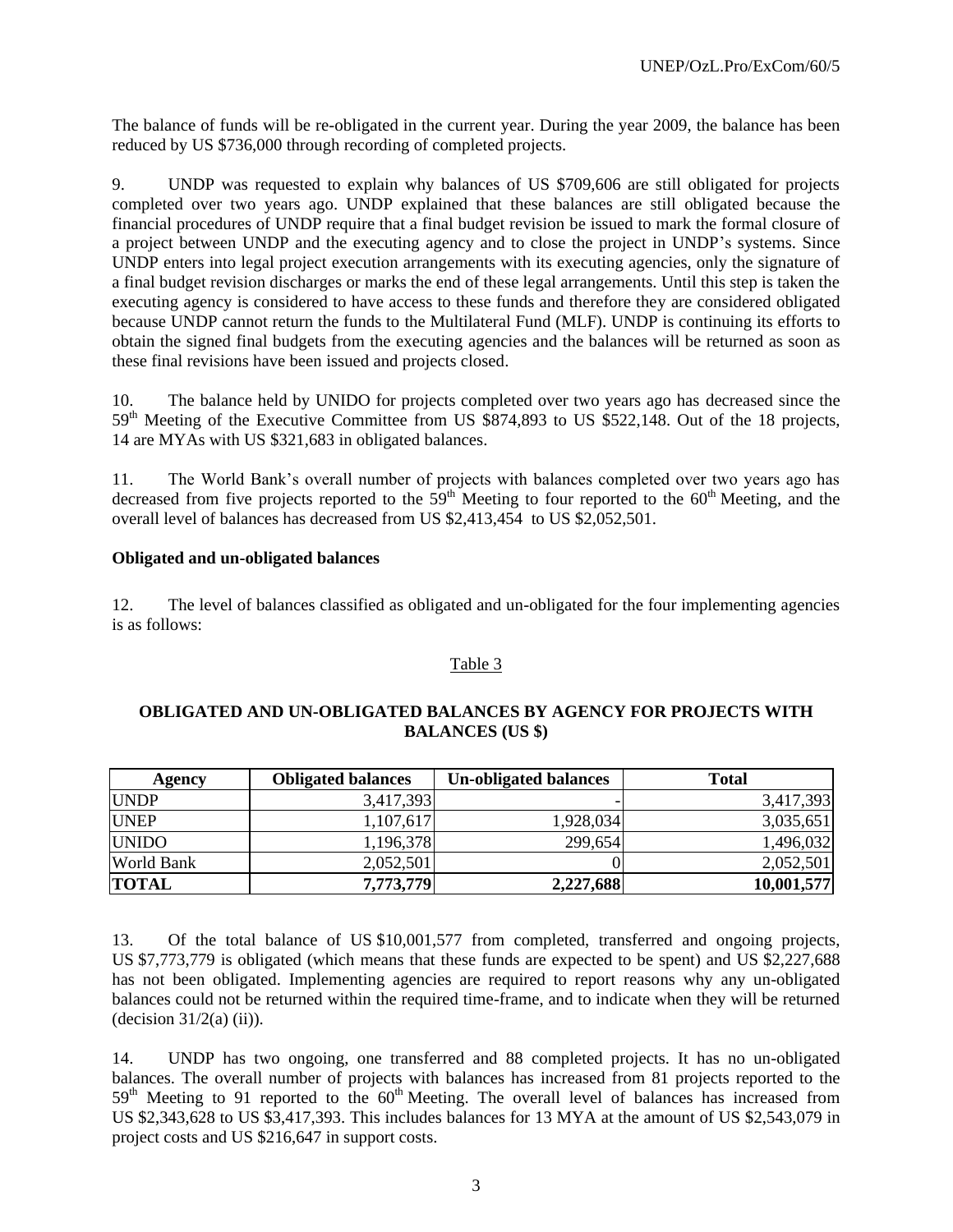15. UNEP has 124 completed projects, and holds un-obligated balances of US \$1,928,034. The overall number of projects with balances has increased from 80 projects reported to the 59<sup>th</sup> Meeting to 124 reported to the 60<sup>th</sup> Meeting. The overall level of balances increased from US \$1.87 million to US \$3 million. UNEP holds the highest level of un-obligated balances. UNEP advised the Secretariat that it provides project implementation funds to its partners through cash advances. These activities are then recorded as expenditures once the implementing partners have properly accounted for the funds and submitted the necessary reports including inventory status. UNEP explained that the exercise of requesting the reports and recording the expenditures is ongoing and the funds cannot be returned to the MLF until they are returned back by the governments. The Secretariat has however indicated to UNEP that the amount of un-obligated balances for projects completed may give the impression of large unutilized cash at hand. The Secretariat recommended that balances on cash advances be either returned to the Fund or obligated until completely liquidated. UNEP advised the Secretariat that the large balance of un-obligated funds is mainly due the timing cycle of reporting, which takes place before closure of UNEP's accounts while the re-obligation is an ongoing exercise. UNEP confirmed that necessary actions have been taken and a large amount had already been obligated during the 2009 closure of the accounts leading to a reduced un-obligated balance by the  $61<sup>st</sup>$  Meeting.

16. UNIDO has 41 completed projects, and un-obligated balances of US \$299,654. The overall number of projects with balances has increased from 30 projects reported to the  $59<sup>th</sup>$  Meeting to 41 reported to the  $60<sup>th</sup>$  Meeting, and the overall level of balances has increased from US \$1.11 million to US \$1.5 million. UNIDO explained that un-obligated balances will be returned to the MLF after financial completion of the projects.

17. UNIDO has an un-obligated balance of US \$156,908 for projects completed over two years of which 14 are multi-year tranches. The un-obligated balance of US \$13,292 is for the 4 remaining individual projects in China, Romania, Serbia and Zimbabwe out of which US \$10,989 is for the Zimbabwe project that will be returned to the  $61<sup>st</sup>$  Meeting. However, once the remaining obligations have been cleared, the projects will be financially completed and the remaining funds will be returned to the MLF.

18. The World Bank holds US \$2,052,501 in obligated balances for completed projects, all of which are for MYAs. The World Bank explained that these obligated balances are attributed to the annual programmes of MYAs for Philippines (PHI/PHA/38/INV/69, PHI/PHA/41/INV/71) and Thailand National CFC phase-out plans (THA/PHA/41/INV/140 and THA/PHA/42/INV/141).

#### **Agency support costs**

19. At its 35th Meeting, the Executive Committee requested that implementing agencies return all agency support costs associated with remaining funds from completed projects. If expenditures had been incurred from these costs, the implementing agencies should provide an explanation and return the balance of funds (decision  $35/13(k)$ ). Table 4 indicates that a total of US \$6,445 in agency support costs will be returned at the  $60<sup>th</sup>$  Meeting.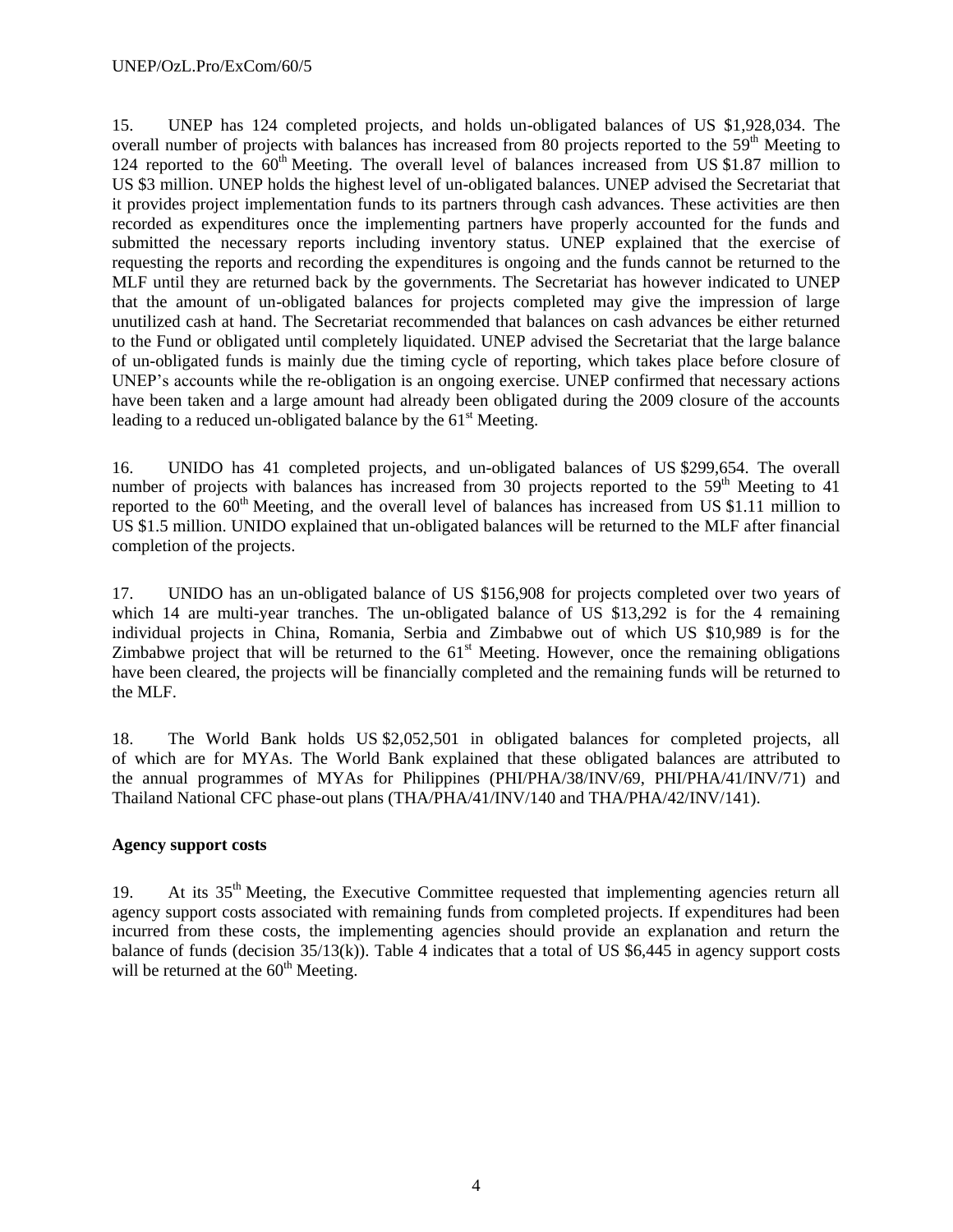#### Table 4

| Agency       | <b>Funds from</b><br>completed<br>projects | <b>Funds from</b><br>closed<br>projects | <b>Total funds to be</b><br>returned to the 60 <sup>th</sup><br><b>Meeting</b> |
|--------------|--------------------------------------------|-----------------------------------------|--------------------------------------------------------------------------------|
| <b>UNDP</b>  | 3,912                                      |                                         | 3,912                                                                          |
| <b>UNEP</b>  |                                            |                                         |                                                                                |
| <b>UNIDO</b> | 2,532                                      |                                         | 2,532                                                                          |
| World Bank   |                                            |                                         |                                                                                |
| <b>TOTAL</b> | 6,445                                      |                                         | 6,445                                                                          |

# **ADMINISTRATIVE SUPPORT COSTS TO BE RETURNED TO THE 60th MEETING (US \$)**

# **Funds being returned to the 60th Meeting from bilateral agencies**

20. Under decision 56/2(b) and (c) the Committee requested bilateral agencies "to report to the Executive Committee at its 57<sup>th</sup> Meeting on their proposed disposition of balances from completed projects," and the Secretariat "to continue monitoring completed projects with balances for bilateral agencies and to report to the Executive Committee thereon". As a follow-up the Secretariat asked bilateral agencies that have projects with balances for over the allowable 12-month period following completion of the projects to advise on their intent on the usage of these balances.

21. Table 5 provides the feedback received on returns of balances from projects completed from the Governments of Australia, Finland, France, Japan, Spain and Sweden. It indicates that a total US \$192,731 comprising project costs and agency support costs will be returned to the  $60<sup>th</sup>$  Meeting.

#### Table 5

### **FUNDS TO BE RETURNED BY BILATERAL AGENCIES TO THE 60th MEETING (US \$)**

|           |              | <b>Amounts to be offset against Bilateral Agencies</b> |                                   |                      |  |  |  |  |  |
|-----------|--------------|--------------------------------------------------------|-----------------------------------|----------------------|--|--|--|--|--|
|           |              |                                                        | Returns against approved projects |                      |  |  |  |  |  |
|           |              |                                                        |                                   |                      |  |  |  |  |  |
|           | Project cost | <b>PSC</b>                                             | Total                             | Transferred to UNIDO |  |  |  |  |  |
| Australia | $\Omega$     | $\Omega$                                               | 0                                 | 0                    |  |  |  |  |  |
| Finland   | 52,712       | $\theta$                                               | 52,712                            | $\theta$             |  |  |  |  |  |
| France    | 0            | 16                                                     | 16                                | $\theta$             |  |  |  |  |  |
| Japan     |              | $\Omega$                                               | 0                                 | 0                    |  |  |  |  |  |
| Spain     |              |                                                        | 0                                 | 0                    |  |  |  |  |  |
| Sweden    | 123,897      | 16,106                                                 | 140,003                           | $(133, 189)^*$       |  |  |  |  |  |
| Total     | 176,609      | 16,122                                                 | 192.731                           | (133, 189)           |  |  |  |  |  |

(\*) Only 7.5 per cent of the programme support cost applies to UNIDO, equivalent to US \$9,292 instead of 13 per cent for Sweden, equivalent to US \$16,106.

22. Australia indicated that there is no amount to be returned, and that the all remaining balances have been fully disbursed.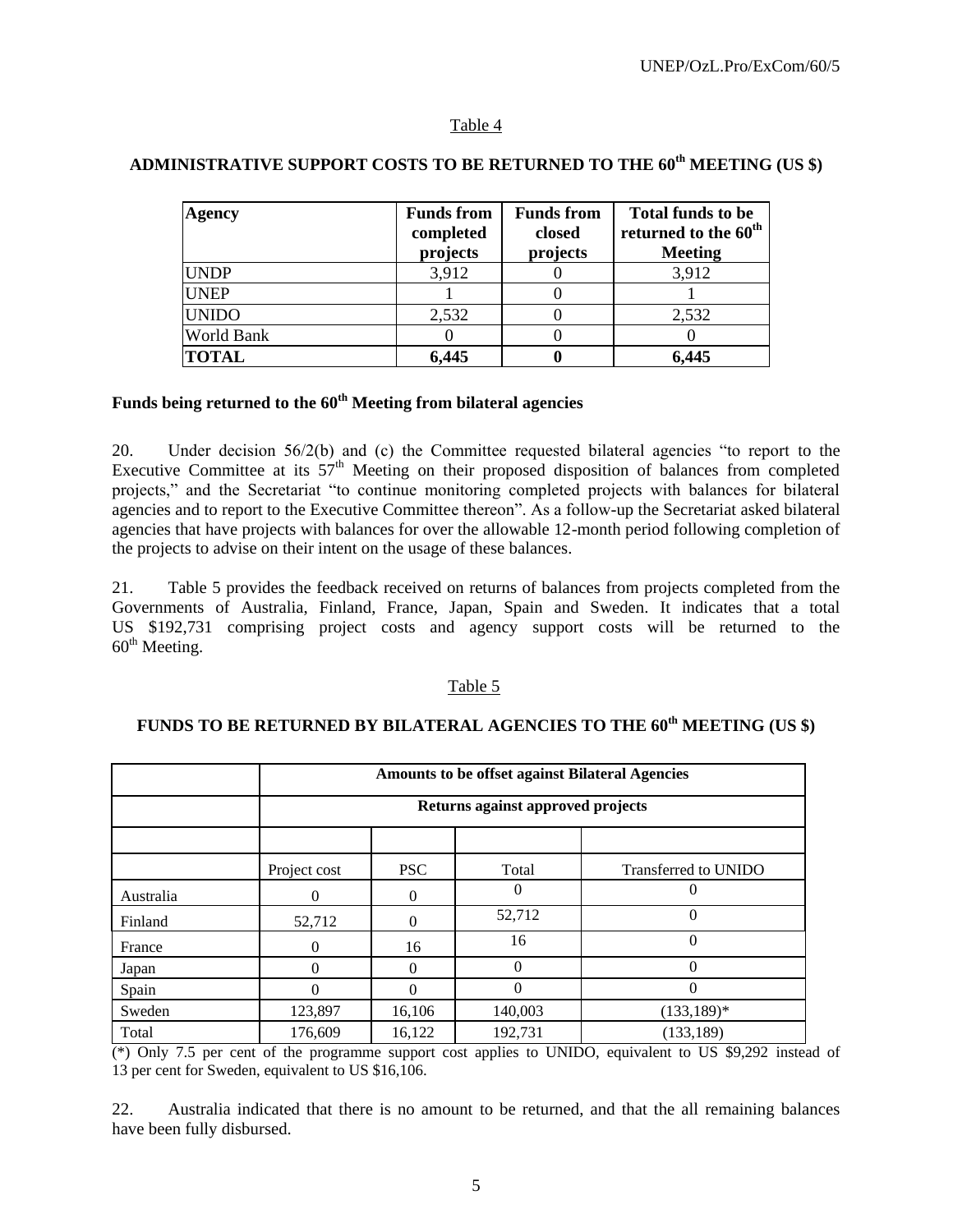23. The Government of Finland advised the Secretariat of its intent to return US \$52,712 to the  $60<sup>th</sup>$  Meeting for two completed projects PAN/REF/29/TAS/11 and PAN/REF/29/TAS/12.

24. The Government of France advised the Secretariat that it would return US \$16 to the 60<sup>th</sup> Meeting and of its future intent to return remaining funds of US \$87,864 as soon as the financial closure process is completed for project MOR/FUM/29/INV/37.

25. The Government of Japan advised the Secretariat that it would not be returning any fund at the  $60<sup>th</sup>$  Meeting and it would be using the unspent balance for future projects.

26. The Government of Spain has advised the Secretariat of its intents not to return any funds to the  $60<sup>th</sup>$  Meeting.

27. In its letter of 12 February 2010, Sweden advised the Secretariat of its intent to return US \$123,897 in project cost and US \$16,106 in programme support cost to the  $60<sup>th</sup>$  Meeting for two National CFC phase out plans (NPPs), one in Romania (ROM/PHA/45/TAS/31) and one for Serbia (YUG/PHA/43/TAS/22). Sweden requested that the balance returned as a cash contribution to the Multilateral Fund be reallocated to UNIDO (US \$123,897 plus 7.5 per cent programme support cost US \$9,292) to continue with the implementation of the NPPs in Romania and Serbia.

#### **Bilateral projects with balances by year of completion**

28. Table 6 presents the balances that are being held by bilateral agencies and the years in which those projects were completed. It shows that for projects completed up to and including 31 December 2008 (at least over the last 12 months) bilateral agencies had balances totalling US \$134,908 including support cost. No bilateral agencies hold balances for projects completed over two years.

#### Table 6

| <b>Year Completed</b>                            | <b>Australia</b><br>(US\$) | <b>Finland</b><br>$(US \$ | <b>France</b><br>(US \$) | Japan<br>(US\$) | <b>Spain</b><br>(US\$) | <b>Sweden</b><br>(US\$) | <b>Total</b><br>(US \$) |
|--------------------------------------------------|----------------------------|---------------------------|--------------------------|-----------------|------------------------|-------------------------|-------------------------|
| 2006                                             | 0                          | $\theta$                  |                          |                 | 0                      |                         | $\overline{0}$          |
| 2007                                             | 0                          | $\Omega$                  |                          | $\Omega$        | $\Omega$               | $\Omega$                |                         |
| 1 January 2008 to<br>31 March 2008               | 0                          | $\Omega$                  | $\Omega$                 | $\theta$        | $\theta$               | $\Omega$                | $\theta$                |
| <b>Projects</b><br>completed over<br>2 years ago | 0                          | $\mathbf{0}$              | $\mathbf 0$              | $\mathbf{0}$    | $\bf{0}$               | $\mathbf 0$             | $\mathbf{0}$            |
| 1 April 2008 to 31<br>December 2008              | $\theta$                   | $\Omega$                  | 78,440                   | 17,879          | 24,181                 | $\Omega$                | 120,500                 |
| <b>Net Total</b>                                 | 0                          | $\mathbf{0}$              | 78,440                   | 17,879          | 24,181                 | $\mathbf{0}$            | 120,500                 |
| <b>PSC</b>                                       | 0                          | $\bf{0}$                  | 9,424                    | 2,324           | 2,660                  | $\mathbf{0}$            | 14,408                  |
| <b>Total</b>                                     |                            | $\mathbf{0}$              | 87,864                   | 20,203          | 26,841                 |                         | 134.908                 |

#### **BALANCES HELD BY BILATATERAL AGENCIES**

29. The Government of France advised the Secretariat that it is not able to return the balance of US \$87,864 for project MOR/FUM/29/INV/37, implemented through UNIDO, until the financial closure process is completed.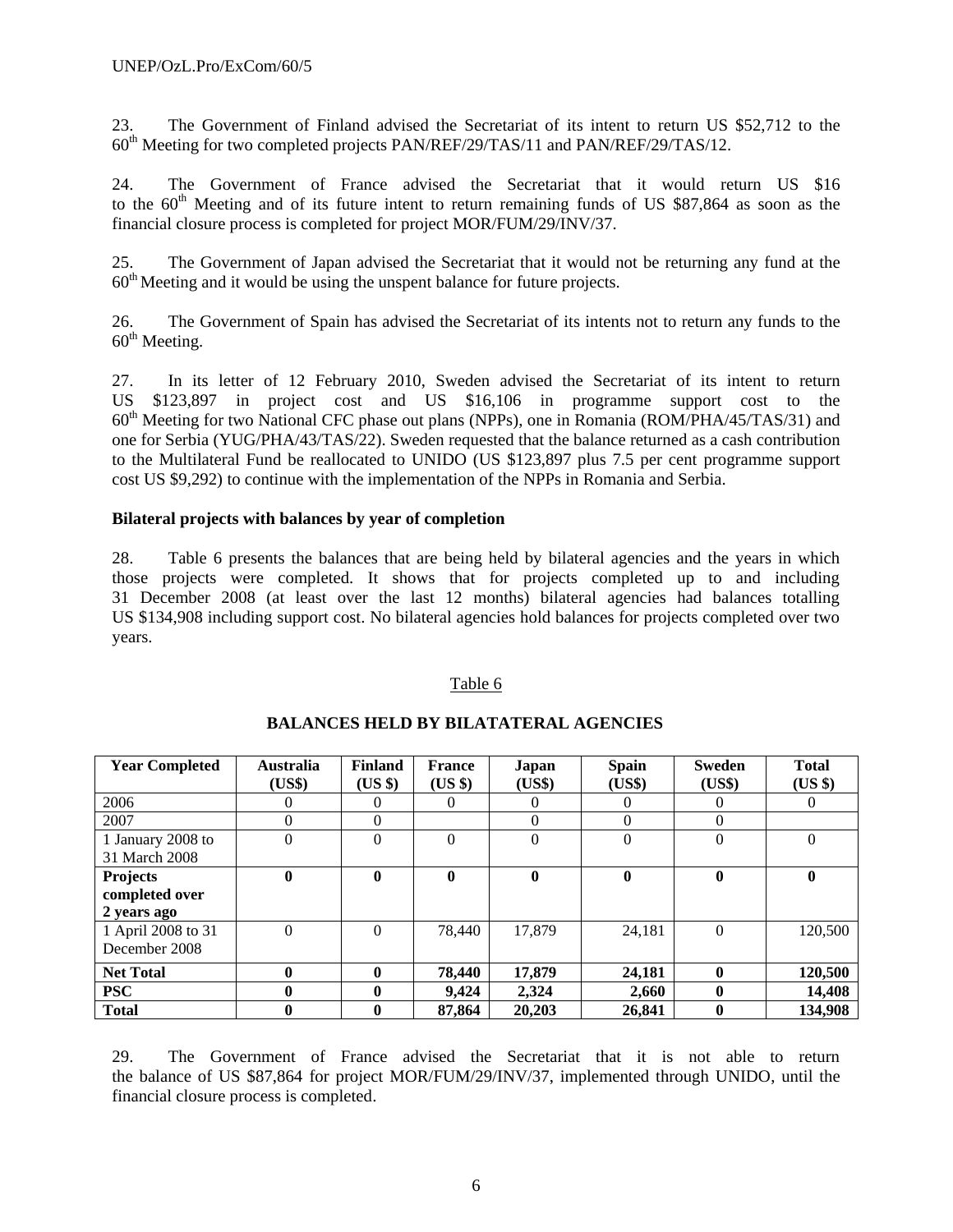30. The Government of Spain indicated to the Secretariat that the balance under project MEX/FUM/42/TAS/118 will not be cleared until the  $61<sup>st</sup>$  Meeting and then the project will be financially completed.

#### **COMMENTS**

31. Annex II presents additional information on obligated and un-obligated balances by agency. Of the US \$10 million in projects with balances in this report, about US \$5.9 million is for MYAs and of that amount about US \$2.5 million is under UNDP's implementation programme.

32. The status of contributions and disbursements as of 5 March 2010 indicates that the Treasurer has an available balance amounting to US \$116,186,390 in cash and promissory notes. The total net balance returned by implementing agencies and bilateral agencies including agency support cost, and taking into consideration the transfer of projects from Sweden to UNIDO, is US \$132,931. The total level of resources available for approvals by the Executive Committee at its  $60<sup>th</sup>$  Meeting, after taking into account the Fund balance as contained in document UNEP/OzL.Pro/ExCom/60/3, and the total return from implementing agencies and bilateral agencies, is US \$116,319,321.

33. Considering the total level of funding for projects and activities being considered by the Executive Committee amounting to about US \$53,200,000 (as at March 2010) there are sufficient resources available for approvals at the  $60<sup>th</sup>$  Meeting.

#### **RECOMMENDATIONS**

- 34. The Executive Committee may wish
	- (a) To note:
		- (i) The report on balances and availability of resources contained in document UNEP/OzL.Pro/ExCom/60/5;
		- (ii) The net level of funds being returned by the implementing agencies to the  $60<sup>th</sup>$  Meeting is amounting to US \$66,944 against projects. This includes the return of US \$38,855 from UNDP, US \$9 from UNEP, and US \$28,080 from UNIDO;
		- (iii) The net level of support costs being returned by the implementing agencies to the  $60<sup>th</sup>$  Meeting is amounting to US \$6,445 against projects. This includes the return of US \$3,912 from UNDP, US \$1 from UNEP and US \$2,532 from UNIDO;
		- (iv) The net level of funds and support costs being returned by the bilateral agencies to the  $60<sup>th</sup>$  Meeting is US \$192,731. This includes a return of US \$52,712 by Finland, US \$16 from France and US \$140,003 from Sweden and to request the Treasurer to follow-up with Finland, France and Sweden on the cash transfer of those amounts;
	- (b) To approve the transfer of the two projects of ROM/PHA/45/TAS/31 and YUG/PHA/43/TAS/22 from Sweden to UNIDO of US \$123,897 in project cost and US \$9,292 in programme support cost as per Sweden's request to the Secretariat by letter of 12 February 2010 thereby: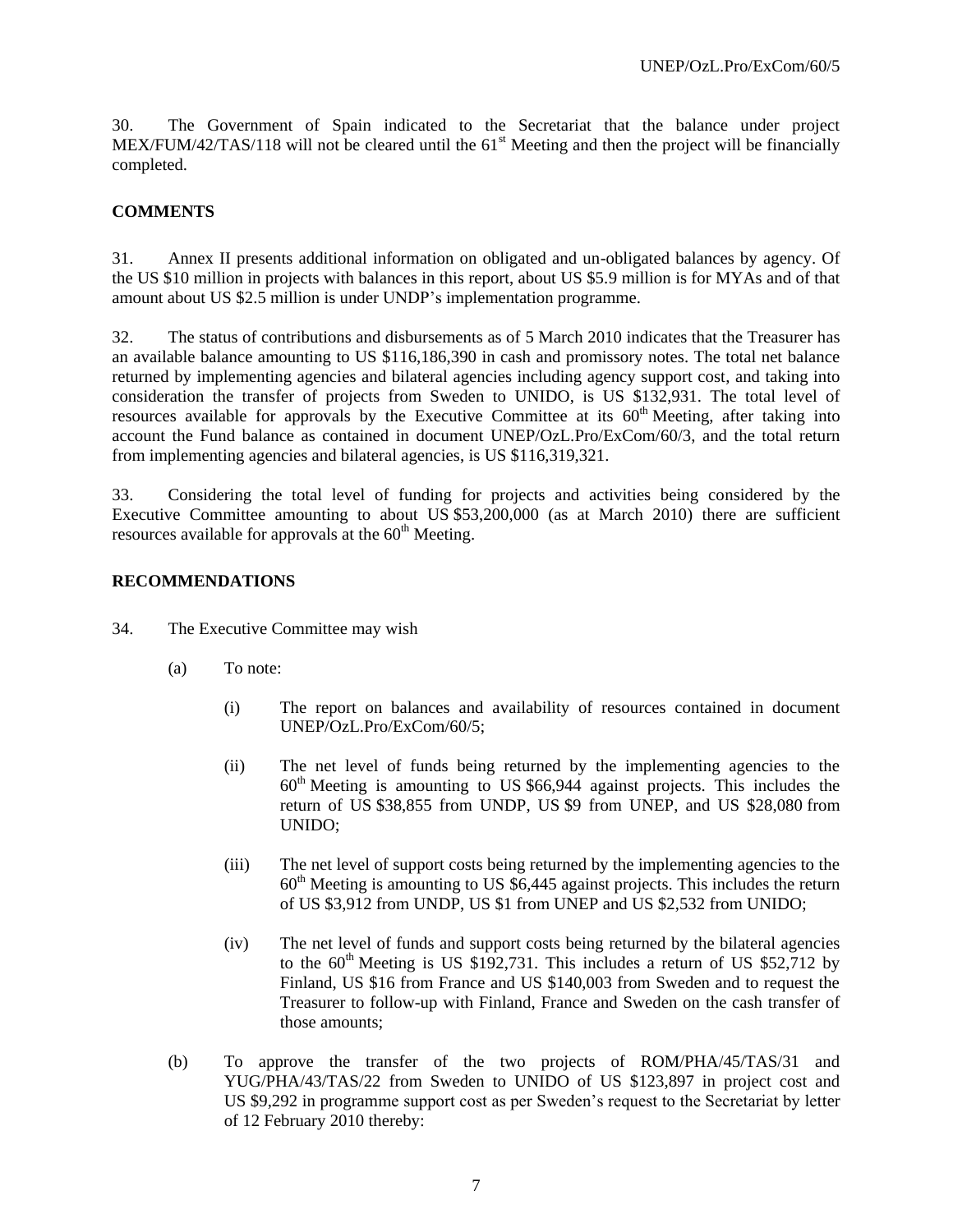- (i) Reducing bilateral funding approved for the Government of Sweden for the implementation of the project ROM/PHA/45/TAS/31 by US \$83,219 plus agency support cost of US \$10,818 and to increase the funding approved for UNIDO for implementation of the same project by US \$83,219 plus agency support cost of US \$6,241 as agreed mutually between all stakeholders; this decision will form an amendment to the agreement between the Government of Romania and the Executive Committee; and
- (ii) Reducing the funding approved for the Government of Sweden for implementation of the project YUG/PHA/43/TAS/22 by US \$40,678 plus agency support cost of US \$5,288 and to increase the funding approved for UNIDO for implementation of the same project by US \$40,678 plus agency support cost of US \$3,051 as agreed mutually between all stakeholders; this decision will form an amendment to the agreement between the Government of Serbia and the Executive Committee.
- (c) To note:
	- (i) That implementing agencies had balances totalling US \$4,579,745 excluding support costs from projects completed over two years ago. This includes US \$709,606 from UNDP, US \$1,295,490 from UNEP, US \$522,148 from UNIDO, and US \$2,052,501 from the World Bank;
	- (ii) To note that UNEP has un-obligated balance of US \$1,928,039 on completed projects and requests UNEP to report on the application of the financial rules regarding obligating cash advances by the  $61<sup>st</sup>$  Meeting; and
	- (iii) That France had balances totalling US \$87,864, Japan US \$20,203 and Spain US \$26,841 including support costs.

- - - - - -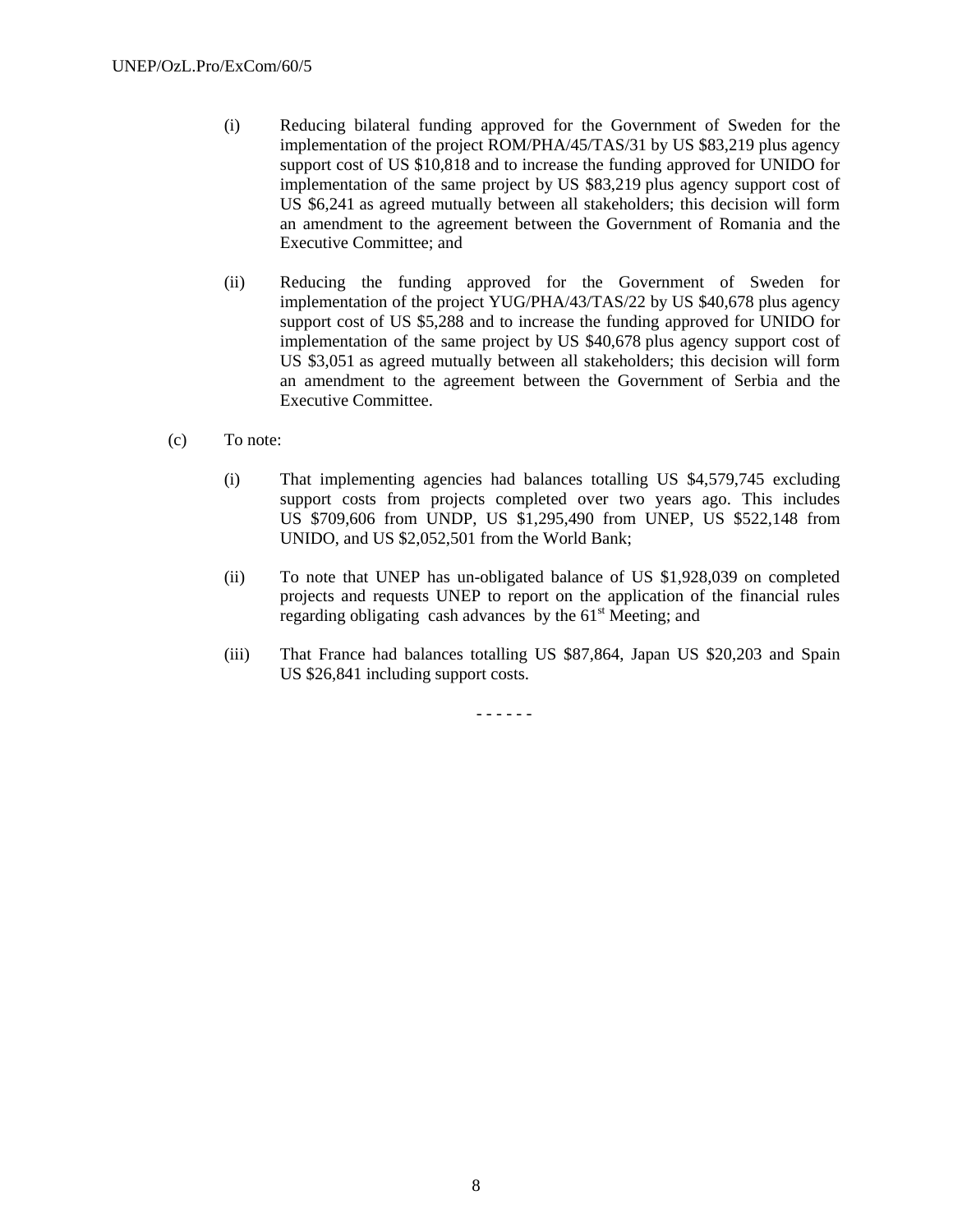### **Annex I DETAILS ON PROJECTS WITH RETURNED BALANCES FROM BILATERAL AGENCIES**

## **FINLAND**

| Code              | <b>Project Title</b>                                              | Project<br>costs<br>returned<br>(US\$) | <b>Associated</b><br>support costs<br>(US\$) | <b>Total</b> |
|-------------------|-------------------------------------------------------------------|----------------------------------------|----------------------------------------------|--------------|
| PAN/REF/29/TAS/11 | Implementation of the RMP: monitoring and evaluation of the RMP   | 18.690                                 |                                              | 18,690       |
| PAN/REF/29/TAS/12 | Implementation of the RMP: training programme for custom officers | 34,022                                 |                                              | 34,022       |
| Total             |                                                                   | 52.712                                 | 0                                            | 52,712       |

## **FRANCE**

| Code              | <b>Project Title</b>                                                           | Project<br>costs<br>returned<br>(US\$) | <b>Associated</b><br>support costs<br>(US\$) | <b>Total</b> |
|-------------------|--------------------------------------------------------------------------------|----------------------------------------|----------------------------------------------|--------------|
| MAG/REF/29/TAS/05 | Implementation of the RMP: set up a national recovery and recycling<br>network |                                        | 16                                           | 16           |
| Total             |                                                                                |                                        | 16                                           | 16           |

#### **SWEDEN**

| Code              | <b>Project Title</b>        | Project<br>costs<br>returned<br>(US\$) | <b>Associated</b><br>support costs<br>(US\$) | <b>Total</b> |
|-------------------|-----------------------------|----------------------------------------|----------------------------------------------|--------------|
| ROM/PHA/45/TAS/31 | National CFC phase-out plan | 83,219                                 | 10,818                                       | 94,037       |
| YUG/PHA/43/TAS/22 | National CFC phase-out plan | 40,678                                 | 5,288                                        | 45,966       |
| <b>Total</b>      |                             | 123,897                                | 16,106                                       | 140,003      |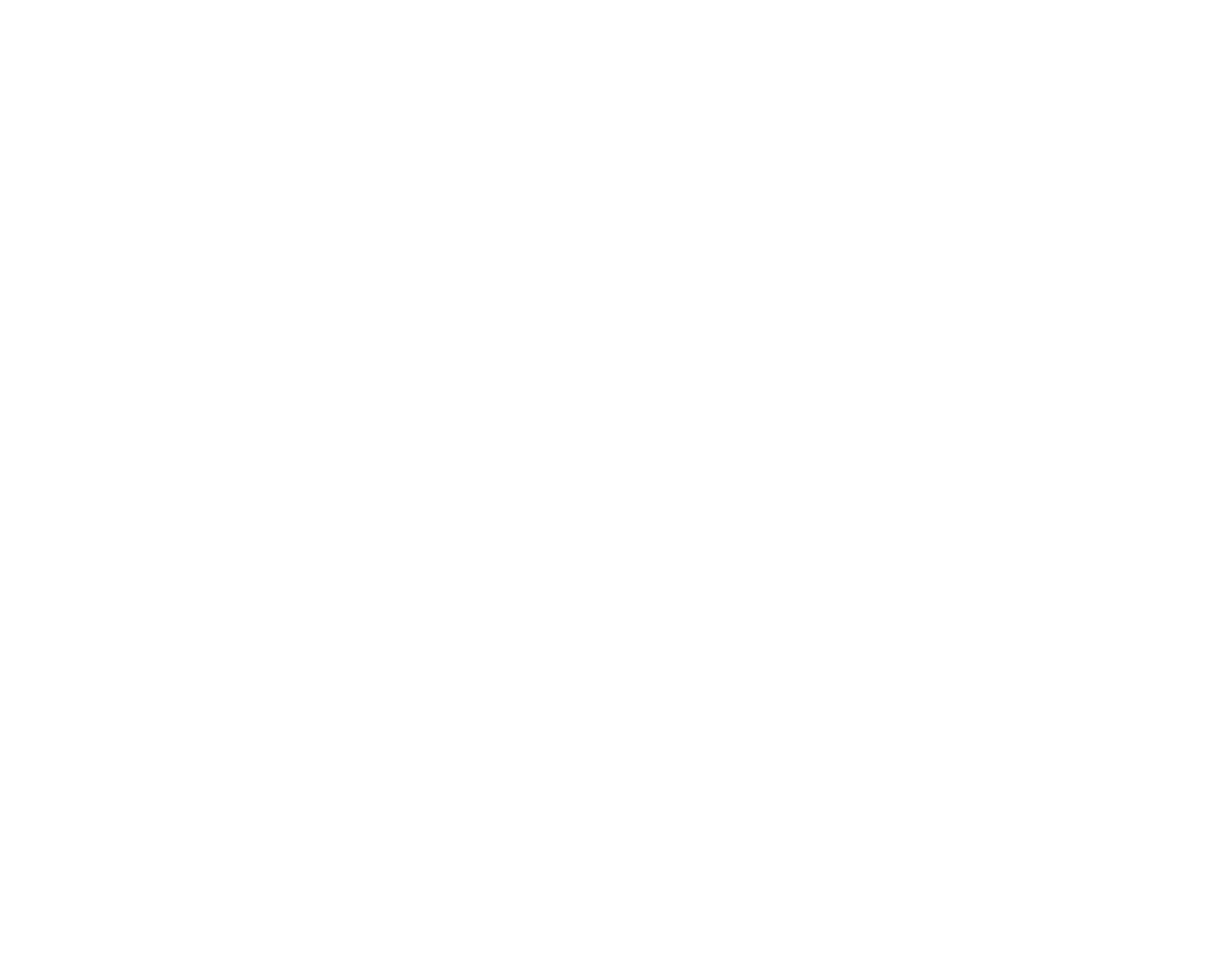### **Annex II**

### **OBLIGATED AND UN-OBLIGATED BALANCES HELD BY IMPLEMENTING AGENCY**

## **UNDP**

| Code               | <b>Project Title</b>                                                                                                                                            | <b>Status</b> | Date<br>Completed<br>(Actual) | <b>Approved Funding</b><br>plus Adjustments<br>as of 31 December<br>2008 (US\$) | <b>Funds</b><br><b>Disbursed</b><br>as of 60 <sup>th</sup><br><b>Meeting</b><br>(US\$) | Obligated<br><b>Balance as</b><br>of $60^{\text{th}}$<br><b>Meeting</b><br>(US\$) | Unobligated<br><b>Balance as</b><br>of60 <sup>th</sup><br>Meeting<br>(US\$) | Why any<br>unobligated<br>balances<br>could not be<br>returned? | When<br>they<br>could be<br>returned<br>$\overline{?}$ |
|--------------------|-----------------------------------------------------------------------------------------------------------------------------------------------------------------|---------------|-------------------------------|---------------------------------------------------------------------------------|----------------------------------------------------------------------------------------|-----------------------------------------------------------------------------------|-----------------------------------------------------------------------------|-----------------------------------------------------------------|--------------------------------------------------------|
|                    |                                                                                                                                                                 |               |                               |                                                                                 |                                                                                        |                                                                                   |                                                                             |                                                                 |                                                        |
| AFR/HAL/37/TAS/31  | Sectoral phase out programme: establishing a regional halon bank<br>for West and Central Africa (Benin, Burkina Faso, Cameroon,<br>Congo, Congo DR, and Guinea) | <b>ONG</b>    |                               | 300,000                                                                         | 218,050                                                                                | 81.950                                                                            |                                                                             |                                                                 |                                                        |
| ARG/FOA/38/INV/132 | Terminal umbrella project for phaseout of the use of CFC-11 in the<br>manufacture of polyurethane foam                                                          | COM           | $Dec-07$                      | 1,324,843                                                                       | 1,307,107                                                                              | 17,736                                                                            |                                                                             |                                                                 |                                                        |
| BAH/PHA/50/INV/16  | Terminal phase-out management plan (first tranche)                                                                                                              | <b>COM</b>    | $Dec-08$                      | 272,500                                                                         | 42,890                                                                                 | 229,610                                                                           |                                                                             |                                                                 |                                                        |
| BOL/REF/42/INV/25  | Terminal umbrella project for the commercial refrigeration<br>manufacturing sector                                                                              | <b>COM</b>    | $Dec-07$                      | 88,840                                                                          | 88,710                                                                                 | 130                                                                               |                                                                             |                                                                 |                                                        |
| BRA/SOL/48/PRP/276 | Project preparation for solvent and process agent sectors                                                                                                       | <b>COM</b>    | $Dec-07$                      | 50,000                                                                          | 40,574                                                                                 | 9,426                                                                             |                                                                             |                                                                 |                                                        |
| CHI/FUM/32/INV/143 | Demonstration and phase-out project for methyl bromide soil<br>fumigation for fruit tree production and replant                                                 | <b>COM</b>    | $Dec-07$                      | 805,000                                                                         | 804,709                                                                                | 291                                                                               |                                                                             |                                                                 |                                                        |
| CHI/REF/42/PRP/155 | Project preparation for the formulation of commercial refrigeration<br>project                                                                                  | <b>COM</b>    | $Dec-06$                      | 32,000                                                                          | 31,671                                                                                 | 329                                                                               |                                                                             |                                                                 |                                                        |
| COL/ARS/54/PRP/68  | Project preparation for a MDI investment project                                                                                                                | <b>COM</b>    | $Dec-08$                      | 30,000                                                                          | 7,000                                                                                  | 23,000                                                                            |                                                                             |                                                                 |                                                        |
| COL/PHA/41/INV/60  | National phase-out plan for Annex A (Group I and II) substances:<br>first implementation programme                                                              | <b>COM</b>    | $Dec-08$                      | 2,146,820                                                                       | 2,131,371                                                                              | 15,449                                                                            |                                                                             |                                                                 |                                                        |
| COL/SEV/38/INS/59  | Renewal of the institutional strengthening (phase 4)                                                                                                            | <b>COM</b>    | $Dec-05$                      | 275,600                                                                         | 275,596                                                                                | $\overline{4}$                                                                    |                                                                             |                                                                 |                                                        |
| COL/SEV/45/INS/61  | Extension of the institutional strengthening project (phase V)                                                                                                  | <b>COM</b>    | $Dec-07$                      | 275,600                                                                         | 275,586                                                                                | 14                                                                                |                                                                             |                                                                 |                                                        |
| COS/PHA/48/PRP/35  | Project preparation for a terminal phase-out management plan in the<br>refrigeration servicing sector                                                           | COM           | $Jul-07$                      | 30,000                                                                          | 27,621                                                                                 | 2,379                                                                             |                                                                             |                                                                 |                                                        |
| COS/REF/32/TAS/23  | Technical assistance for RMP survey and preparation                                                                                                             | <b>COM</b>    | $Dec-05$                      | 40,000                                                                          | 25,358                                                                                 | 14,642                                                                            |                                                                             |                                                                 |                                                        |
| COS/REF/41/TAS/27  | Implementation of the RMP: incentive programme for the<br>commercial, industrial, and fishing fleet refrigeration end-user sub-<br>sector                       | <b>COM</b>    | $Dec-07$                      | 200,000                                                                         | 198,988                                                                                | 1,012                                                                             |                                                                             |                                                                 |                                                        |
| COS/REF/41/TAS/28  | Implementation of the RMP: technical assistance for the<br>refrigeration servicing sub-sector                                                                   | <b>COM</b>    | $Dec-07$                      | 180,000                                                                         | 179,483                                                                                | 517                                                                               |                                                                             |                                                                 |                                                        |
| COS/REF/41/TAS/31  | Implementation of the RMP: ensuring the effectiveness of all the<br>project proposed with the RMP project                                                       | <b>COM</b>    | $Dec-07$                      | 60,000                                                                          | 57,314                                                                                 | 2,686                                                                             |                                                                             |                                                                 |                                                        |
| COS/REF/41/TRA/29  | Implementation of the RMP: technical assistance for certification                                                                                               | <b>COM</b>    | $Dec-07$                      | 100,000                                                                         |                                                                                        |                                                                                   |                                                                             |                                                                 |                                                        |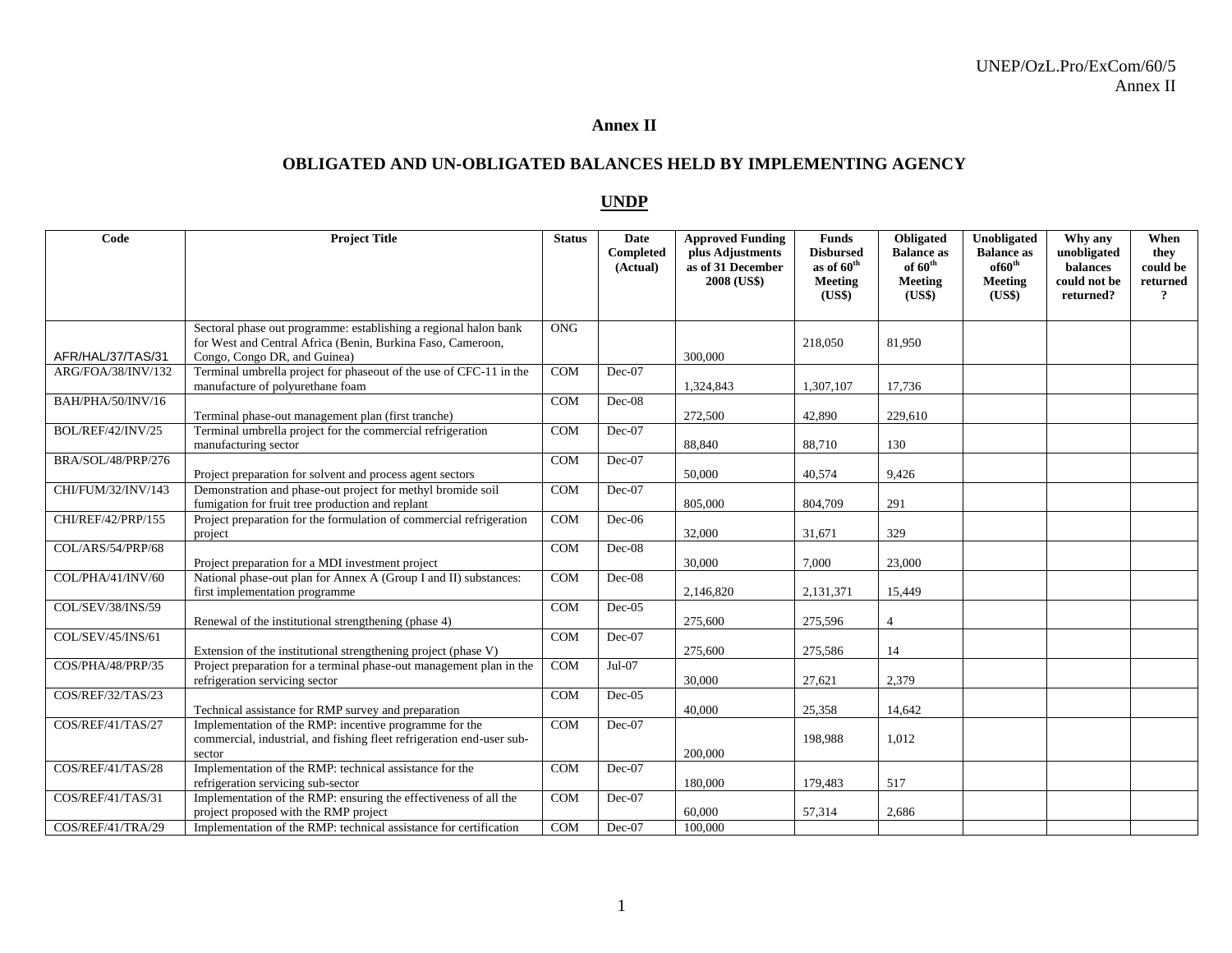| Code               | <b>Project Title</b>                                                                                                                                                                                 | <b>Status</b> | Date<br><b>Completed</b><br>(Actual) | <b>Approved Funding</b><br>plus Adjustments<br>as of 31 December<br>2008 (US\$) | <b>Funds</b><br><b>Disbursed</b><br>as of 60 <sup>th</sup><br><b>Meeting</b><br>(US\$) | Obligated<br><b>Balance as</b><br>of $60^{\text{th}}$<br><b>Meeting</b><br>(US\$) | Unobligated<br><b>Balance as</b><br>of 60 <sup>th</sup><br>Meeting<br>(US\$) | Why any<br>unobligated<br>balances<br>could not be<br>returned? | When<br>they<br>could be<br>returned<br>$\overline{\mathbf{?}}$ |
|--------------------|------------------------------------------------------------------------------------------------------------------------------------------------------------------------------------------------------|---------------|--------------------------------------|---------------------------------------------------------------------------------|----------------------------------------------------------------------------------------|-----------------------------------------------------------------------------------|------------------------------------------------------------------------------|-----------------------------------------------------------------|-----------------------------------------------------------------|
|                    | and licensing of refrigeration technicians                                                                                                                                                           |               |                                      |                                                                                 | 99,203                                                                                 | 797                                                                               |                                                                              |                                                                 |                                                                 |
| COS/REF/41/TRA/30  | Implementation of the RMP: technical assistance for training of<br>customs officers                                                                                                                  | <b>COM</b>    | $Dec-07$                             | 90,000                                                                          | 88,996                                                                                 | 1,004                                                                             |                                                                              |                                                                 |                                                                 |
| CPR/REF/32/INV/367 | Phaseout of CFC-11 by conversion to cyclopentane technology and<br>$CFC-12$ by conversion to isobutane $(600a)$ technology in the<br>manufacture of domestic freezers at Qingdao Haier No. 2 Freezer | <b>COM</b>    | $Nov-04$                             |                                                                                 | 774,016                                                                                | 14,343                                                                            |                                                                              |                                                                 |                                                                 |
|                    | Plant                                                                                                                                                                                                |               |                                      | 788,359                                                                         |                                                                                        |                                                                                   |                                                                              |                                                                 |                                                                 |
| CPR/SEV/44/INS/421 | Extension of institutional strengthening project (phase VI)                                                                                                                                          | COM           | Dec-06                               | 390,000                                                                         | 389,871                                                                                | 129                                                                               |                                                                              |                                                                 |                                                                 |
| CPR/SEV/50/INS/444 | Extension of the institutional strengthening project (phase VII)                                                                                                                                     | <b>COM</b>    | $Dec-08$                             | 390,000                                                                         | 389,587                                                                                | 413                                                                               |                                                                              |                                                                 |                                                                 |
| DJI/REF/37/TAS/07  |                                                                                                                                                                                                      | <b>COM</b>    | $Dec-07$                             |                                                                                 |                                                                                        |                                                                                   |                                                                              |                                                                 |                                                                 |
|                    | Implementation of the RMP: recovery and recycling                                                                                                                                                    |               |                                      | 136,463                                                                         | 135,739                                                                                | 724                                                                               |                                                                              |                                                                 |                                                                 |
| DOM/HAL/38/TAS/32  | National halon bank management plan development                                                                                                                                                      | <b>COM</b>    | $Dec-07$                             | 40,000                                                                          | 33,505                                                                                 | 6,495                                                                             |                                                                              |                                                                 |                                                                 |
| DRC/FOA/37/INV/10  | Phasing out of CFC-11 in the manufacture of flexible slabstock<br>foam at Bek SPRL by convesion to methylene chloride                                                                                | <b>COM</b>    | $Dec-05$                             | 165,670                                                                         | 140.649                                                                                | 25,021                                                                            |                                                                              |                                                                 |                                                                 |
| DRC/FOA/41/INV/19  | Terminal umbrella project for the foam sector                                                                                                                                                        | COM           | $Dec-07$                             | 640,820                                                                         | 594,898                                                                                | 45,922                                                                            |                                                                              |                                                                 |                                                                 |
| GAB/REF/41/TAS/14  | Implementation of the RMP: monitoring the activities in the RMP                                                                                                                                      | <b>COM</b>    | $Dec-07$                             | 15,000                                                                          | 14,228                                                                                 | 772                                                                               |                                                                              |                                                                 |                                                                 |
| GHA/SEV/50/INS/25  | Extension of the institutional strengthening project (phase VII)                                                                                                                                     | COM           | $Nov-08$                             | 139,100                                                                         | 134,839                                                                                | 4,261                                                                             |                                                                              |                                                                 |                                                                 |
| GLO/REF/46/PRP/266 | Project preparation in the chiller sector                                                                                                                                                            | COM           | $Dec-05$                             | 122,000                                                                         | 121,081                                                                                | 919                                                                               |                                                                              |                                                                 |                                                                 |
| GUI/REF/45/TAS/15  | Implementation of the RMP: recovery and recycling programme<br>(phase II)                                                                                                                            | COM           | $Oct-07$                             | 49,890                                                                          | 43,879                                                                                 | 6,011                                                                             |                                                                              |                                                                 |                                                                 |
| IDS/ARS/44/INV/167 | National strategy for phasing out the use of CFC in the aerosol:<br>conversion from CFC to hydrocarbon aerosol propellants at P.T<br>Yulia                                                           | <b>COM</b>    | $Jun-06$                             | 224,000                                                                         | 181.887                                                                                | 42,113                                                                            |                                                                              |                                                                 |                                                                 |
| IDS/REF/44/INV/164 | Phase-out of CFCs in the refrigeration sector (servicing) (third<br>tranche)                                                                                                                         | COM           | $Dec-08$                             | 500,000                                                                         | 58,952                                                                                 | 441,048                                                                           |                                                                              |                                                                 |                                                                 |
| IDS/REF/48/INV/175 | Phase-out of CFCs in the refrigeration sector (servicing) (fourth<br>tranche)                                                                                                                        | <b>COM</b>    | $Dec-08$                             | 250,000                                                                         | 69,147                                                                                 | 180,853                                                                           |                                                                              |                                                                 |                                                                 |
| IDS/SEV/41/INS/159 | Extension of institutional strengthening project                                                                                                                                                     | <b>COM</b>    | $Dec-06$                             | 271,245                                                                         | 270,542                                                                                | 703                                                                               |                                                                              |                                                                 |                                                                 |
| IDS/SEV/47/INS/171 | Extension of institutional strengthening project (phase V)                                                                                                                                           | <b>COM</b>    | $Dec-07$                             | 271,245                                                                         | 271,144                                                                                | 101                                                                               |                                                                              |                                                                 |                                                                 |
| IND/ARS/41/TAS/368 | <b>MDI</b> Transitional Strategy                                                                                                                                                                     | <b>COM</b>    | $Jul-08$                             | 30,000                                                                          |                                                                                        | 30,000                                                                            |                                                                              |                                                                 |                                                                 |
| IND/ARS/52/PRP/411 |                                                                                                                                                                                                      | <b>COM</b>    | $Jul-08$                             |                                                                                 |                                                                                        |                                                                                   |                                                                              |                                                                 |                                                                 |
|                    | Project preparation for a MDI investment project                                                                                                                                                     |               |                                      | 100,000                                                                         | 75,586                                                                                 | 24,414                                                                            |                                                                              |                                                                 |                                                                 |
| IRA/PHA/42/INV/165 | National CFC phase-out plan: first tranche                                                                                                                                                           | COM           | $Dec-07$                             | 770,000                                                                         |                                                                                        |                                                                                   |                                                                              |                                                                 |                                                                 |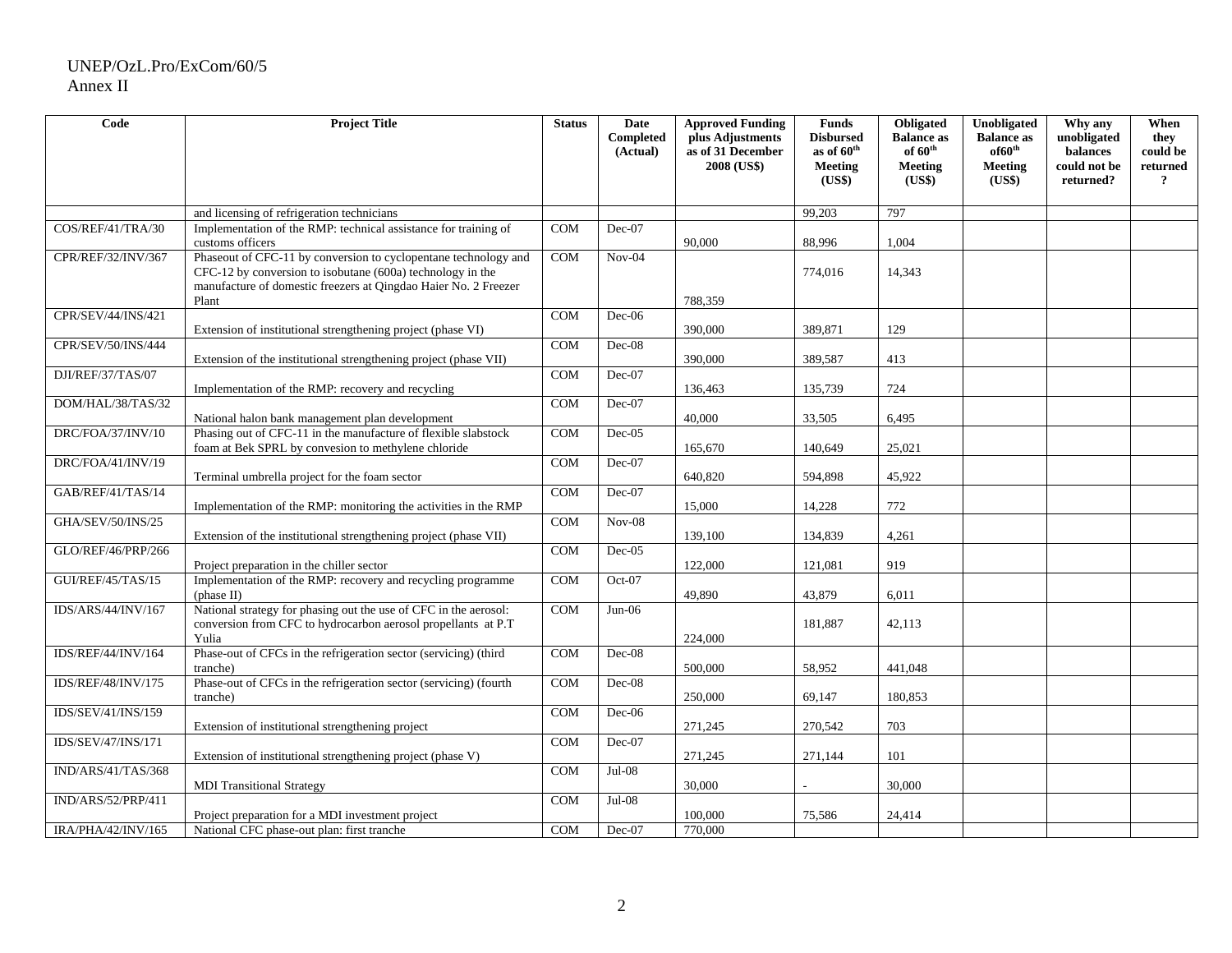| Code                      | <b>Project Title</b>                                                                                                                                                                         | <b>Status</b> | Date<br>Completed<br>(Actual) | <b>Approved Funding</b><br>plus Adjustments<br>as of 31 December<br>2008 (US\$) | <b>Funds</b><br><b>Disbursed</b><br>as of 60 <sup>th</sup><br><b>Meeting</b><br>(US\$) | Obligated<br><b>Balance as</b><br>of $60^{\text{th}}$<br><b>Meeting</b><br>(US\$) | <b>Unobligated</b><br><b>Balance as</b><br>of 60 <sup>th</sup><br>Meeting<br>(US\$) | Why any<br>unobligated<br>balances<br>could not be<br>returned? | When<br>they<br>could be<br>returned<br>$\overline{?}$ |
|---------------------------|----------------------------------------------------------------------------------------------------------------------------------------------------------------------------------------------|---------------|-------------------------------|---------------------------------------------------------------------------------|----------------------------------------------------------------------------------------|-----------------------------------------------------------------------------------|-------------------------------------------------------------------------------------|-----------------------------------------------------------------|--------------------------------------------------------|
|                           |                                                                                                                                                                                              |               |                               |                                                                                 |                                                                                        |                                                                                   |                                                                                     |                                                                 |                                                        |
|                           |                                                                                                                                                                                              |               |                               |                                                                                 | 758,043                                                                                | 11,957                                                                            |                                                                                     |                                                                 |                                                        |
| IRA/REF/35/INV/133        | Conversion from CFC-11 to HCFC-141b technology and from<br>CFC-12 to HFC-134a technology in the manufacture of domestic<br>and commercial refrigeration equipment at Ghotb Jonoub Industrial | COM           | Apr-06                        |                                                                                 | 167,514                                                                                | 2,611                                                                             |                                                                                     |                                                                 |                                                        |
|                           | Group                                                                                                                                                                                        |               |                               | 170,125                                                                         |                                                                                        |                                                                                   |                                                                                     |                                                                 |                                                        |
| IRA/SEV/53/INS/185        | Extension of the institutional strengthening project (phase VI,<br>second year)                                                                                                              | COM           | $Dec-08$                      | 86,756                                                                          | 86,669                                                                                 | 87                                                                                |                                                                                     |                                                                 |                                                        |
| JAM/PHA/37/TAS/17         | Terminal phase-out management plan for CFCs:<br>retrofitting/replacement programme                                                                                                           | <b>COM</b>    | $Dec-07$                      | 140,000                                                                         | 132,337                                                                                | 7,663                                                                             |                                                                                     |                                                                 |                                                        |
| JAM/SOL/42/TAS/20         | Technical assistance umbrella project to phase out ODS solvent use                                                                                                                           | COM           | $Dec-06$                      | 25,000                                                                          | 21,861                                                                                 | 3,139                                                                             |                                                                                     |                                                                 |                                                        |
| KAM/REF/41/TAS/05         | Implementation of the RMP: recovery and recycling of CFC-12<br>refrigerant and awareness and incentive programme for the MAC<br>sub-sector                                                   | <b>COM</b>    | Dec-07                        | 625,000                                                                         | 624,733                                                                                | 267                                                                               |                                                                                     |                                                                 |                                                        |
| KEN/FUM/38/INV/31         | Technology transfer leading to methyl bromide phase-out in soil<br>fumigation in cut flower component (first tranche)                                                                        | <b>TRF</b>    |                               | 510,660                                                                         | 503,229                                                                                | 7.431                                                                             |                                                                                     |                                                                 |                                                        |
| KEN/SEV/44/INS/39         | Extension of institutional strengthening project (phase V)                                                                                                                                   | TRF           |                               | 151,667                                                                         | 150,881                                                                                | 786                                                                               |                                                                                     |                                                                 |                                                        |
| KEN/SOL/42/PRP/34         | Project preparation for the formulation of solvent sectoral phase-out<br>plan                                                                                                                | COM           | $Sep-07$                      | 20,000                                                                          | 18,150                                                                                 | 1,850                                                                             |                                                                                     |                                                                 |                                                        |
| KYR/PHA/47/PRP/11         | Project preparation of a terminal phase-out management plan                                                                                                                                  | <b>COM</b>    | Apr-07                        | 30,000                                                                          | 29,092                                                                                 | 908                                                                               |                                                                                     |                                                                 |                                                        |
| KYR/REF/37/TAS/02         | Implementation of the RMP: awareness and incentive programme                                                                                                                                 | <b>FIN</b>    | $Dec-07$                      | 187,242                                                                         | 183,568                                                                                | 3,674                                                                             |                                                                                     |                                                                 |                                                        |
| LEB/SEV/44/INS/59         | Extension of institutional strengthening project (phase IV)                                                                                                                                  | <b>COM</b>    | $Jun-07$                      | 155,090                                                                         | 152,255                                                                                | 2,835                                                                             |                                                                                     |                                                                 |                                                        |
| LEB/SEV/50/INS/64         | Extension of the institutional strengthening project (phase V)                                                                                                                               | COM           | $Dec-08$                      | 155,090                                                                         | 154,998                                                                                | 92                                                                                |                                                                                     |                                                                 |                                                        |
| LIB/FOA/35/INV/15         | Phase out of CFC-11 by conversion to liquid carbon dioxide (LCD)<br>in the manufacture of flexible polyurethane foam at El Houria Unit<br>Plant                                              | COM           | $\overline{Aug}$ -06          | 520,405                                                                         | 470,518                                                                                | 49,887                                                                            |                                                                                     |                                                                 |                                                        |
| MAL/ARS/19/INV/85         | Umbrella project to phase out ODS at SMEs in the aerosol sector                                                                                                                              | COM           | $Dec-05$                      | 1,486,660                                                                       | 1,339,351                                                                              | 147,309                                                                           |                                                                                     |                                                                 |                                                        |
| MAL/FUM/29/DEM/129        | Alternatives to the use of methyl bromide on Malaysian timbers                                                                                                                               | COM           | $Jul-06$                      | 230,000                                                                         | 221,922                                                                                | 8,078                                                                             |                                                                                     |                                                                 |                                                        |
| <b>MAL/SEV/38/INS/148</b> | Extension of institutional strengthening project                                                                                                                                             | <b>COM</b>    | $Dec-05$                      | 279,500                                                                         | 262,367                                                                                | 17,133                                                                            |                                                                                     |                                                                 |                                                        |
| MAU/REF/41/TAS/11         | Implementation of the RMP: centralized recovery and recycling of<br>CFC-12 programme                                                                                                         | COM           | $Dec-07$                      | 100,995                                                                         | 100,299                                                                                | 696                                                                               |                                                                                     |                                                                 |                                                        |
| MEX/HAL/35/TAS/104        | National halon management and banking programme                                                                                                                                              | <b>COM</b>    | $Dec-07$                      | 500,000                                                                         | 443,862                                                                                | 56,138                                                                            |                                                                                     |                                                                 |                                                        |
| MLI/REF/45/TAS/16         | Implementation of the RMP update: supplementary training and<br>spares to the national programme for recovery and recycling of                                                               | <b>COM</b>    | $Dec-07$                      | 50,000                                                                          | 48,610                                                                                 | 1,390                                                                             |                                                                                     |                                                                 |                                                        |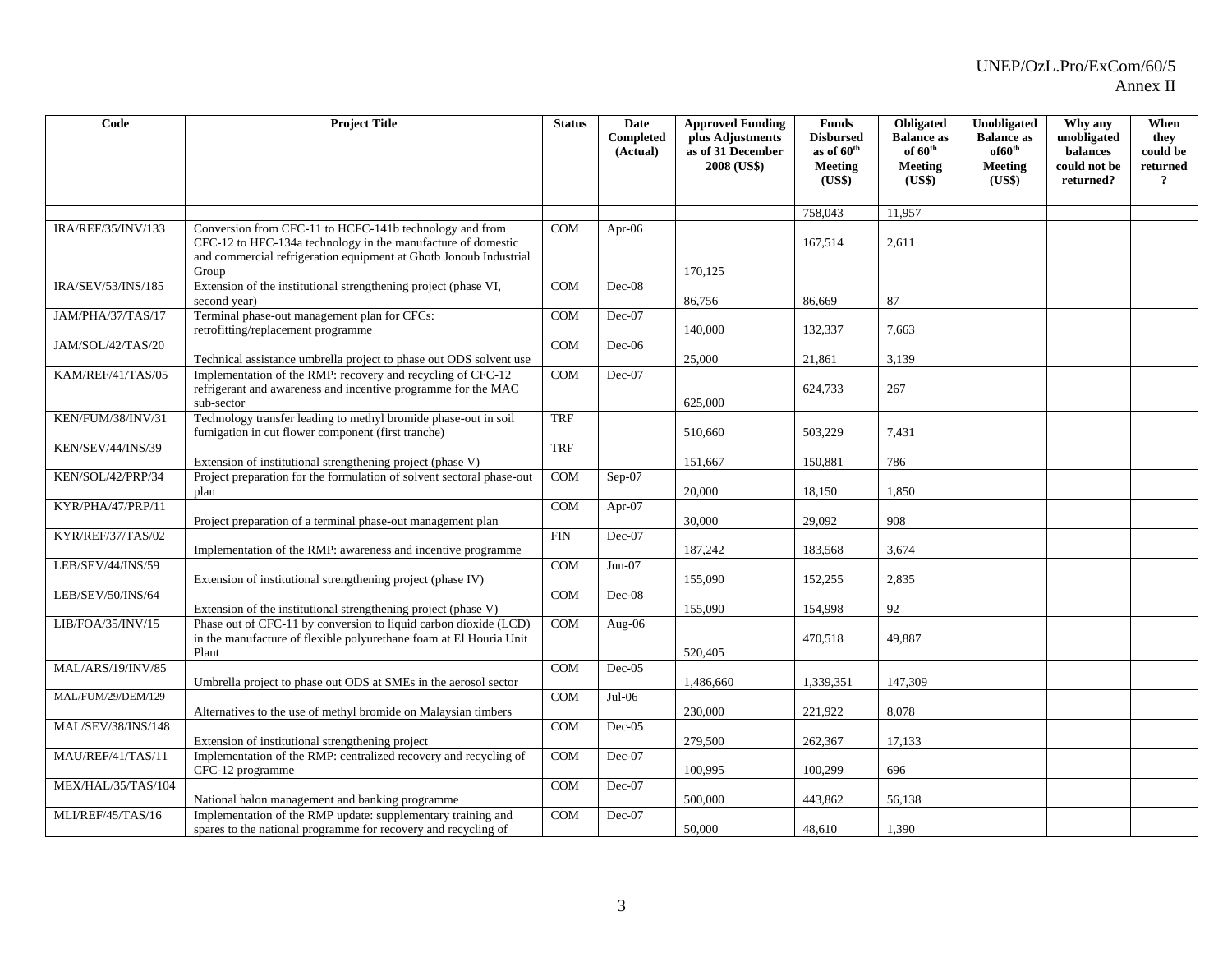| Code               | <b>Project Title</b>                                                                                                          | <b>Status</b> | Date<br><b>Completed</b><br>(Actual) | <b>Approved Funding</b><br>plus Adjustments<br>as of 31 December | <b>Funds</b><br><b>Disbursed</b><br>as of 60 <sup>th</sup> | <b>Obligated</b><br><b>Balance as</b><br>of $60^{\text{th}}$ | Unobligated<br><b>Balance as</b><br>of 60 <sup>th</sup> | Why any<br>unobligated<br>balances | When<br>they<br>could be   |
|--------------------|-------------------------------------------------------------------------------------------------------------------------------|---------------|--------------------------------------|------------------------------------------------------------------|------------------------------------------------------------|--------------------------------------------------------------|---------------------------------------------------------|------------------------------------|----------------------------|
|                    |                                                                                                                               |               |                                      | 2008 (US\$)                                                      | <b>Meeting</b><br>(US\$)                                   | <b>Meeting</b><br>(US\$)                                     | Meeting<br>(US\$)                                       | could not be<br>returned?          | returned<br>$\overline{?}$ |
|                    | refrigerants                                                                                                                  |               |                                      |                                                                  |                                                            |                                                              |                                                         |                                    |                            |
| MLW/FUM/43/INV/21  | Phase-out of all non-essential and non-QPS methyl bromide (fourth                                                             | COM           | $Dec-06$                             |                                                                  |                                                            |                                                              |                                                         |                                    |                            |
|                    | tranche)                                                                                                                      |               |                                      | 849.824                                                          | 786,558                                                    | 63,266                                                       |                                                         |                                    |                            |
| MOL/PHA/48/PRP/15  | Project preparation for a terminal phase-out management plan in the<br>refrigeration servicing sector                         | <b>COM</b>    | Dec-07                               | 12,000                                                           | 9,619                                                      | 2,381                                                        |                                                         |                                    |                            |
| MOL/PHA/52/INV/18  |                                                                                                                               | COM           | $Nov-08$                             |                                                                  |                                                            |                                                              |                                                         |                                    |                            |
| NEP/PHA/50/PRP/20  | Terminal CFC phase-out management plan (first tranche)<br>Project preparation for a terminal phase-out management plan in the | <b>COM</b>    | Jul-07                               | 152,500                                                          | 137,868                                                    | 14,632                                                       |                                                         |                                    |                            |
|                    | refrigeration servicing sector                                                                                                |               |                                      | 15,000                                                           | 4,854                                                      | 10,146                                                       |                                                         |                                    |                            |
| NIC/PHA/49/PRP/18  |                                                                                                                               | COM           | $Sep-08$                             |                                                                  |                                                            |                                                              |                                                         |                                    |                            |
|                    | Project preparation for a terminal phase-out management plan                                                                  |               |                                      | 15,000                                                           | 13,718                                                     | 1,282                                                        |                                                         |                                    |                            |
| NIR/PHA/44/INV/112 | National CFC phase-out plan (third tranche)                                                                                   | <b>COM</b>    | $Sep-08$                             | 2,077,141                                                        | 688,868                                                    | 1,388,273                                                    |                                                         |                                    |                            |
| NIR/SEV/36/CPG/102 |                                                                                                                               | COM           | $Dec-07$                             |                                                                  |                                                            |                                                              |                                                         |                                    |                            |
|                    | Country programme update                                                                                                      |               |                                      | 241,493                                                          | 231,075                                                    | 10,418                                                       |                                                         |                                    |                            |
| NIR/SEV/40/INS/107 | Extension of institutional strengthening project                                                                              | <b>COM</b>    | $Dec-06$                             | 260,000                                                          | 259,900                                                    | 100                                                          |                                                         |                                    |                            |
| NIR/SEV/48/INS/114 | Extension of the institutional strengthening project (phase IV)                                                               | COM           | $Dec-07$                             | 260,000                                                          | 259,805                                                    | 195                                                          |                                                         |                                    |                            |
| PAK/ARS/54/PRP/68  | Project preparation for a MDI investment project                                                                              | COM           | $Nov-08$                             | 60,000                                                           | 22,135                                                     | 37,865                                                       |                                                         |                                    |                            |
| PAR/PHA/47/PRP/16  | Project preparation of a terminal phase-out management plan                                                                   | <b>COM</b>    | Apr-07                               | 30,000                                                           | 27,280                                                     | 2,720                                                        |                                                         |                                    |                            |
| PAR/SOL/45/TAS/14  |                                                                                                                               | <b>COM</b>    | $Dec-08$                             |                                                                  |                                                            |                                                              |                                                         |                                    |                            |
|                    | Technical assistance for the phase-out of ODSs in the solvent sector                                                          |               |                                      | 30,000                                                           | 15,343                                                     | 14,657                                                       |                                                         |                                    |                            |
| PRC/REF/41/TAS/11  | Implementation of the RMP: centralized recovery and recycling of<br>CFC-12 programme                                          | COM           | $Dec-08$                             | 118,078                                                          | 90,282                                                     | 27,796                                                       |                                                         |                                    |                            |
| RWA/REF/41/TAS/08  | Implementation of the RMP: refrigeration manufacturing and<br>centralized recovery and recycling of refrigerants              | <b>COM</b>    | $Dec-08$                             | 118,758                                                          | 103,116                                                    | 15,642                                                       |                                                         |                                    |                            |
| SIL/HAL/45/PRP/10  | Project preparation for a halon sectoral phase-out plan                                                                       | <b>COM</b>    | $Dec-06$                             | 16,870                                                           | 8,962                                                      | 7,908                                                        |                                                         |                                    |                            |
| SIL/PHA/48/PRP/14  | Project preparation for a terminal phase-out management plan in the<br>refrigeration servicing sector                         | <b>COM</b>    | $Dec-08$                             | 12,000                                                           | 10,639                                                     | 1,361                                                        |                                                         |                                    |                            |
| SRL/FUM/27/DEM/13  | Alternatives to methyl bromide for eradication of tea nematodes in<br>Sri Lanka                                               | COM           | $Oct-07$                             | 310,200                                                          | 302,252                                                    | 7,948                                                        |                                                         |                                    |                            |
| SRL/FUM/38/TAS/21  | Methyl bromide phase-out for all remaining uses excluding QPS<br>applications                                                 | COM           | $Oct-07$                             | 130,000                                                          | 129,998                                                    | $\overline{2}$                                               |                                                         |                                    |                            |
| SRL/REF/32/TAS/18  | Implementation of the RMP: monitoring the activities included in<br>the RMP                                                   | <b>COM</b>    | $Dec-08$                             | 15,455                                                           | 13,169                                                     | 2,286                                                        |                                                         |                                    |                            |
| SRL/SEV/37/INS/20  | Renewal of institutional strengthening project (Phase 4)                                                                      | COM           | Aug-04                               | 134,056                                                          | 131,378                                                    | 2,678                                                        |                                                         |                                    |                            |
| SRL/SEV/50/INS/31  |                                                                                                                               | <b>COM</b>    | $Nov-08$                             |                                                                  |                                                            |                                                              |                                                         |                                    |                            |
|                    | Extension of the institutional strengthening project (phase VI)                                                               |               |                                      | 134.056                                                          | 132,760                                                    | 1.296                                                        |                                                         |                                    |                            |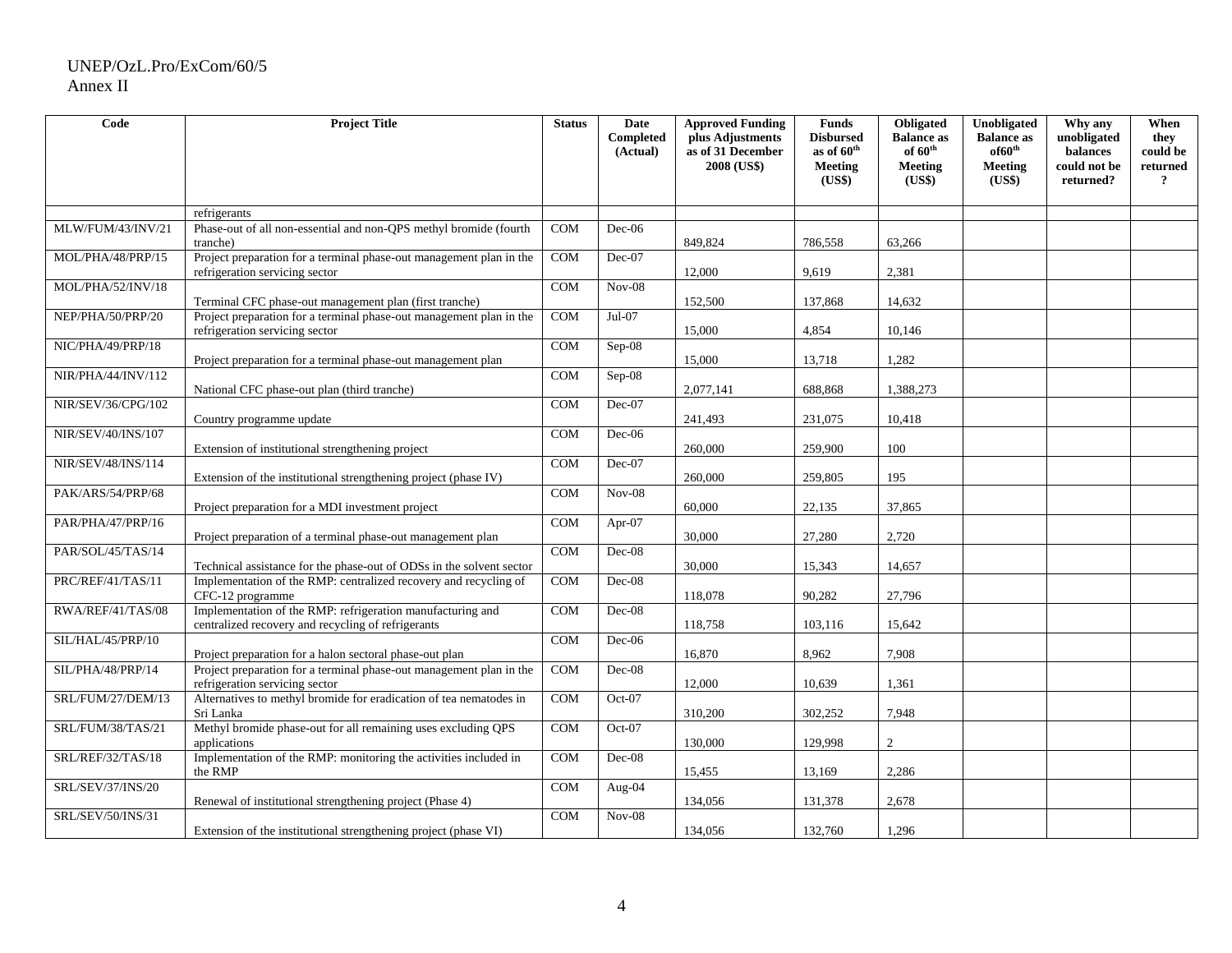| Code                      | <b>Project Title</b>                                                                                                       | <b>Status</b> | <b>Date</b><br>Completed<br>(Actual) | <b>Approved Funding</b><br>plus Adjustments<br>as of 31 December<br>2008 (US\$) | <b>Funds</b><br><b>Disbursed</b><br>as of 60 <sup>th</sup><br>Meeting<br>(US\$) | Obligated<br><b>Balance</b> as<br>of $60^{\text{th}}$<br>Meeting<br>(US\$) | Unobligated<br><b>Balance</b> as<br>of 60 <sup>th</sup><br>Meeting<br>(US\$) | Why any<br>unobligated<br><b>balances</b><br>could not be<br>returned? | When<br>they<br>could be<br>returned<br>$\overline{?}$ |
|---------------------------|----------------------------------------------------------------------------------------------------------------------------|---------------|--------------------------------------|---------------------------------------------------------------------------------|---------------------------------------------------------------------------------|----------------------------------------------------------------------------|------------------------------------------------------------------------------|------------------------------------------------------------------------|--------------------------------------------------------|
| STP/REF/44/TAS/10         | Implementation of the RMP: technical assistance for the<br>refrigeration servicing sector                                  | <b>COM</b>    | $Dec-08$                             | 110,000                                                                         | 109,997                                                                         | 3                                                                          |                                                                              |                                                                        |                                                        |
| STV/PHA/47/INV/11         | Terminal phase out management plan for CFCs (first phase)                                                                  | <b>COM</b>    | $Dec-08$                             | 101,000                                                                         | 79,148                                                                          | 21.852                                                                     |                                                                              |                                                                        |                                                        |
| SUR/PHA/50/PRP/13         | Project preparation for a terminal phase-out management plan in the<br>refrigeration servicing sector                      | <b>COM</b>    | $Dec-08$                             | 15,000                                                                          | 12,500                                                                          | 2,500                                                                      |                                                                              |                                                                        |                                                        |
| SWA/PHA/53/PRP/09         | Preparation for a terminal phase-out management plan                                                                       | COM           | $Dec-08$                             | 15,000                                                                          | 9,909                                                                           | 5,091                                                                      |                                                                              |                                                                        |                                                        |
| TOG/REF/38/TAS/06         | Implementation of the RMP: incentive programme for the<br>commercial and industrial end-user refrigeration sector          | <b>COM</b>    | Dec-07                               | 110,000                                                                         | 97,964                                                                          | 12,036                                                                     |                                                                              |                                                                        |                                                        |
| TOG/REF/38/TAS/07         | Implementation of the RMP: recovery and recycling of refrigerants                                                          | <b>COM</b>    | $Dec-07$                             | 150,000                                                                         | 149,404                                                                         | 596                                                                        |                                                                              |                                                                        |                                                        |
| TRI/PHA/49/INV/20         | Terminal phase-out management plan for CFCs (second tranche)                                                               | <b>COM</b>    | $Dec-08$                             | 240,000                                                                         | 123,625                                                                         | 116,375                                                                    |                                                                              |                                                                        |                                                        |
| TRI/PHA/51/TAS/22         | Audit for an ongoing terminal phase-out management plan                                                                    | <b>COM</b>    | $Dec-08$                             | 20,000                                                                          | 12,739                                                                          | 7,261                                                                      |                                                                              |                                                                        |                                                        |
| TRI/SEV/32/INS/13         | Renewal of institutional strengthening (Phase II)                                                                          | <b>COM</b>    | $Jan-03$                             | 44,000                                                                          | 40,368                                                                          | 3,632                                                                      |                                                                              |                                                                        |                                                        |
| TRI/SEV/38/INS/15         | Extension of institutional strengthening project (phase 3)                                                                 | <b>COM</b>    | $Dec-06$                             | 57,200                                                                          | 56,693                                                                          | 507                                                                        |                                                                              |                                                                        |                                                        |
| URT/PHA/50/PRP/21         | Project preparation for a terminal phase-out management plan in the<br>refrigeration servicing sector                      | <b>COM</b>    | $Dec-07$                             | 12,000                                                                          | 8,760                                                                           | 3,240                                                                      |                                                                              |                                                                        |                                                        |
| URU/PHA/50/INV/46         | Terminal phase-out management plan for Annex A Group I<br>Substances (first tranche)                                       | <b>COM</b>    | $Dec-08$                             | 240,000                                                                         | 229,781                                                                         | 10,219                                                                     |                                                                              |                                                                        |                                                        |
| <b>VEN/SEV/49/INS/108</b> | Renewal of institutional strengthening project (phase VIII)                                                                | <b>COM</b>    | $Dec-08$                             | 285,480                                                                         | 285,479                                                                         |                                                                            |                                                                              |                                                                        |                                                        |
| YEM/REF/37/TAS/15         | Implementation of the RMP: national recovery and recycling<br>programme for refrigerants in the commercial and MAC sectors | COM           | Dec-07                               | 1,472,730                                                                       | 1,400,654                                                                       | 72.076                                                                     |                                                                              |                                                                        |                                                        |
| <b>TOTAL</b>              | Total                                                                                                                      |               |                                      |                                                                                 |                                                                                 | 3,417,393                                                                  |                                                                              |                                                                        |                                                        |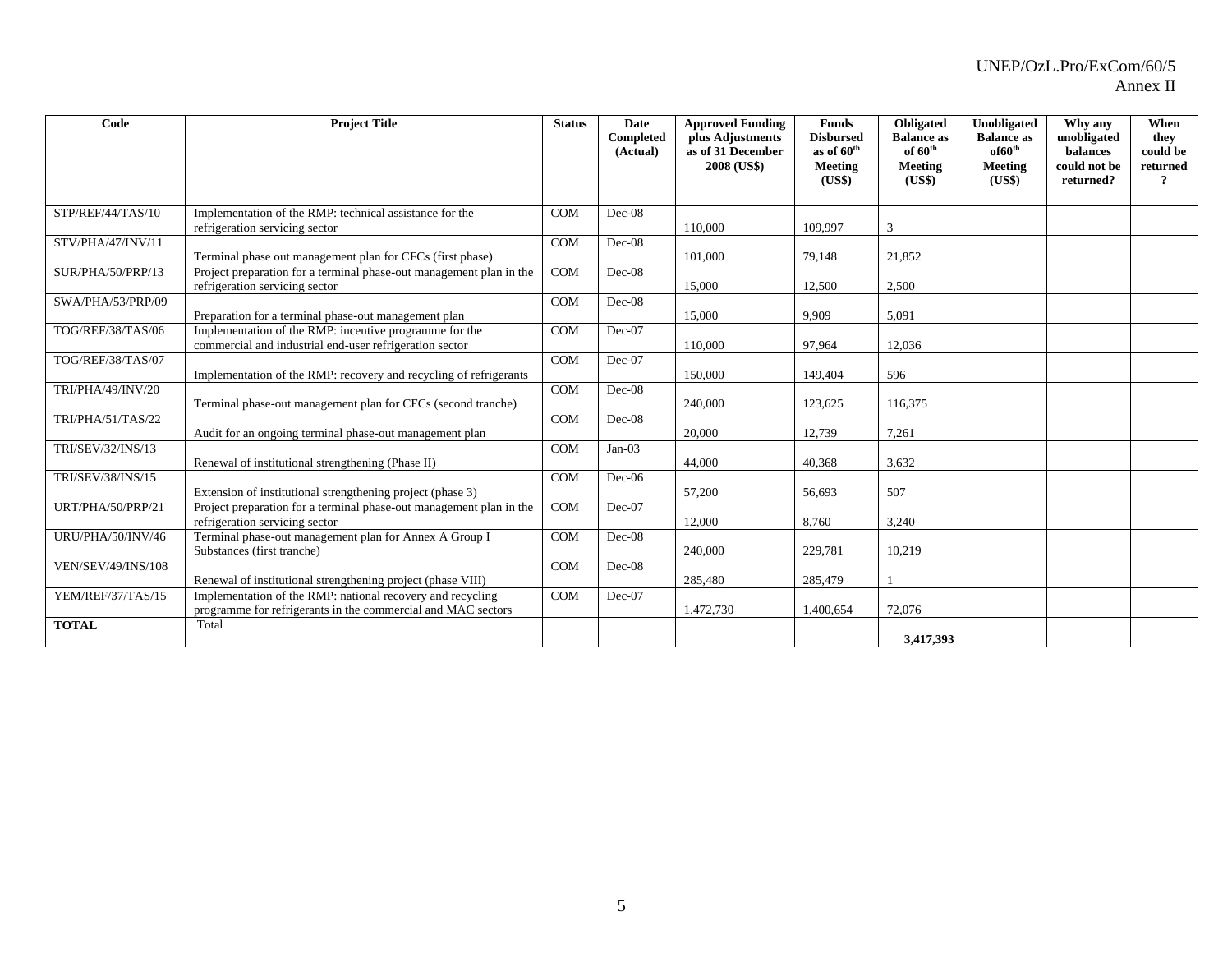# **UNEP**

| Code                     | <b>Project Title</b>                                                                                                                                                                      | <b>Status</b>    | Date<br>Completed<br>(Actual) | <b>Approved</b><br><b>Funding plus</b><br><b>Adjustments</b> as<br>of 31 December<br>2008 (US\$) | <b>Funds</b><br><b>Disbursed as</b><br>of $60^{\text{th}}$<br>Meeting<br>(US\$) | Obligated<br><b>Balance as of</b><br>60 <sup>th</sup> Meeting<br>(US\$) | Unobligated<br><b>Balance as of</b><br>$60th$ Meeting<br>(US\$) | Why any unobligated<br>balances could not be<br>returned? | When they<br>could be<br>returned? |
|--------------------------|-------------------------------------------------------------------------------------------------------------------------------------------------------------------------------------------|------------------|-------------------------------|--------------------------------------------------------------------------------------------------|---------------------------------------------------------------------------------|-------------------------------------------------------------------------|-----------------------------------------------------------------|-----------------------------------------------------------|------------------------------------|
| AFG/SEV/43/CPG/02        | Preparation of the country programme/RMP<br>project                                                                                                                                       | <b>COM</b>       | $Oct-05$                      | 48,077                                                                                           | 41,137                                                                          | $\overline{0}$                                                          | 6,940                                                           | the<br>Once<br>project<br>is<br>financially completed     |                                    |
| ALB/PHA/39/TRA/07        | National ODS phase-out plan: training of trainers<br>in good practices of refrigeration                                                                                                   | <b>COM</b>       | $Jul-06$                      | 75,620                                                                                           | 50,414                                                                          | 25,206                                                                  | $\Omega$                                                        |                                                           |                                    |
| ALB/SEV/49/INS/13        | Renewal of institutional strengthening project<br>(phase II)                                                                                                                              | COM              | $Jun-08$                      | 109,200                                                                                          | 72,963                                                                          | $\overline{0}$                                                          | 36,237                                                          | Once<br>the<br>project<br>is<br>financially completed     |                                    |
| ALG/SEV/48/INS/64        | Extension of the institutional strengthening<br>project (phase IV)                                                                                                                        | COM              | Dec-08                        | 257,400                                                                                          | 181,035                                                                         | $\overline{0}$                                                          | 76,365                                                          | the<br>project<br>is<br>Once<br>financially completed     |                                    |
| ANT/SEV/38/INS/07        | Renewal of institutional strengthening project                                                                                                                                            | $\overline{COM}$ | $Jun-05$                      | 31,187                                                                                           | 30,613                                                                          | $\overline{0}$                                                          | 574                                                             |                                                           |                                    |
| BDI/REF/41/TRA/14        | Implementation of the RMP: customs training<br>programme (phase II)                                                                                                                       | COM              | $Jul-06$                      | 30,000                                                                                           | 15,015                                                                          | $\overline{0}$                                                          | 14,985                                                          | the<br>project<br>Once<br>is<br>financially completed     |                                    |
| BDI/REF/41/TRA/15        | Implementation of the RMP: training of<br>refrigeration technicians (phase II)                                                                                                            | <b>COM</b>       | $Jul-06$                      | 22,500                                                                                           | 10,000                                                                          | $\Omega$                                                                | 12,500                                                          | Once<br>the<br>project<br>is<br>financially completed     |                                    |
| BDI/SEV/44/INS/18        | Extension of institutional strengthening project<br>(phase III)                                                                                                                           | <b>COM</b>       | Dec-06                        | 60,000                                                                                           | 48,009                                                                          | $\overline{0}$                                                          | 11,991                                                          | Once<br>the<br>project<br>is<br>financially completed     |                                    |
| BEN/SEV/49/INS/17        | Renewal of institutional strengthening project<br>(phase V)                                                                                                                               | <b>COM</b>       | Dec-08                        | 60,000                                                                                           | 32,501                                                                          | $\overline{0}$                                                          | 27,499                                                          | the<br>Once<br>project<br>is<br>financially completed     |                                    |
| BGD/PHA/42/TRA/16        | National ODS phase-out plan: training and<br>certification programme for refrigeration service<br>technicians, including development of a code of<br>good practices (2004 work programme) | COM              | Apr- $08$                     | 39.500                                                                                           | 34,005                                                                          | $\overline{0}$                                                          | 5,495                                                           | Once<br>the<br>project<br>is<br>financially completed     |                                    |
| BHA/SEV/42/INS/10        | Extension of institutional strengthening project<br>(phase II)                                                                                                                            | COM              | $Jul-06$                      | 21.667                                                                                           | 16,968                                                                          | $\Omega$                                                                | 4.699                                                           | Once<br>the<br>project<br>is<br>financially completed     |                                    |
| BKF/PHA/50/TAS/21        | Terminal phase-out management plan for CFCs<br>(first tranche)                                                                                                                            | <b>COM</b>       | Mar-08                        | 100,900                                                                                          | 95,083                                                                          | $\overline{0}$                                                          | 5,186                                                           | the<br>Once<br>project<br>is<br>financially completed     |                                    |
| BKF/SEV/50/INS/20        | Extension of the institutional strengthening<br>project (phase VII)                                                                                                                       | <b>COM</b>       | Dec-08                        | 72,410                                                                                           | 71,110                                                                          | 110                                                                     | 1,190                                                           | the<br>project<br>Once<br>is<br>financially completed     |                                    |
| BOT/SEV/41/INS/08        | Extension of institutional strengthening project:<br>phase 2                                                                                                                              | <b>COM</b>       | Feb-08                        | 78,173                                                                                           | 44,980                                                                          | 33,173                                                                  | 20                                                              | the<br>is<br>Once<br>project<br>financially completed     |                                    |
| <b>BRU/SEV/26/INS/02</b> | Creation of a Brunei Ozone Office                                                                                                                                                         | <b>COM</b>       | Jul-04                        | 80,000                                                                                           | 71,137                                                                          | $\overline{0}$                                                          | 8,863                                                           | the<br>project<br>is<br>Once<br>financially completed     |                                    |
| CAF/PHA/49/PRP/14        | Project preparation for a terminal phase-out<br>management plan                                                                                                                           | <b>COM</b>       | $Jul-08$                      | 30,000                                                                                           | 8,000                                                                           | $\Omega$                                                                | 22,000                                                          | the<br>project<br>Once<br>is<br>financially completed     |                                    |
| CBI/PHA/50/PRP/11        | Project preparation for a terminal phase-out<br>management plan                                                                                                                           | COM              | Dec-08                        | 30,000                                                                                           | 22,017                                                                          | $\overline{0}$                                                          | 7,983                                                           | Once<br>the<br>is<br>project<br>financially completed     |                                    |
| CBI/REF/44/TAS/06        | Implementation of the RMP: monitoring the<br>activities in the RMP                                                                                                                        | <b>COM</b>       | $Dec-08$                      | 20,000                                                                                           | 12,360                                                                          | $\overline{0}$                                                          | 7.640                                                           | the<br>project<br>is<br>Once<br>financially completed     |                                    |
| CBI/REF/44/TRA/05        | Implementation of the RMP: training programme<br>for refrigeration service technicians                                                                                                    | <b>COM</b>       | $Dec-08$                      | 40,000                                                                                           | 22,578                                                                          | $\overline{0}$                                                          | 17,422                                                          | the<br>Once<br>project<br>is<br>financially completed     |                                    |
| CBI/REF/44/TRA/07        | Implementation of the RMP: training programme                                                                                                                                             | $\overline{COM}$ | Dec-08                        | 40,000                                                                                           | 33,358                                                                          | $\overline{0}$                                                          | 6,642                                                           | Once<br>the<br>is<br>project                              |                                    |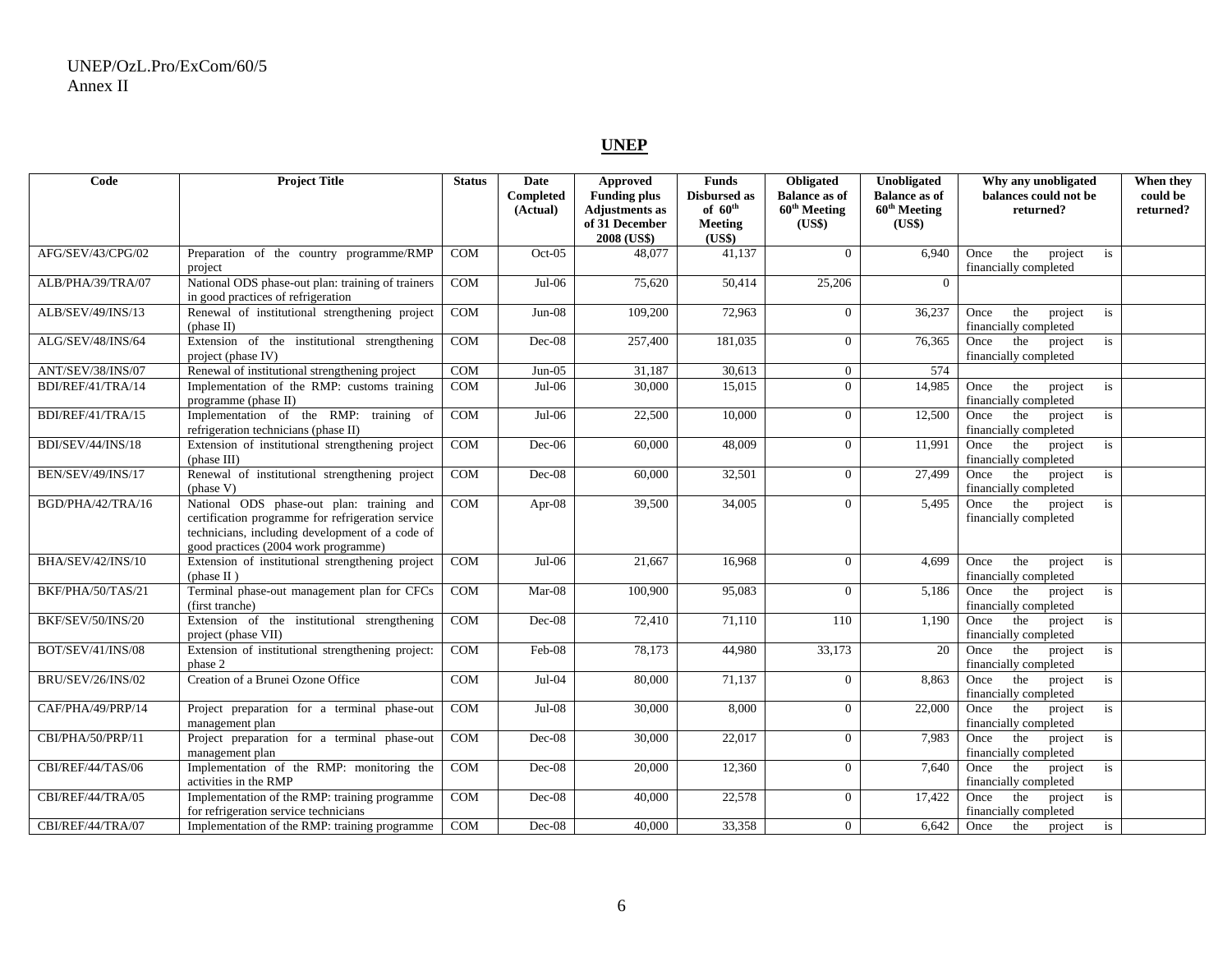| Code               | <b>Project Title</b>                                                                                                                            | <b>Status</b> | Date                  | Approved                                     | <b>Funds</b>                        | Obligated                                        | Unobligated                                      | Why any unobligated                                   | When they             |
|--------------------|-------------------------------------------------------------------------------------------------------------------------------------------------|---------------|-----------------------|----------------------------------------------|-------------------------------------|--------------------------------------------------|--------------------------------------------------|-------------------------------------------------------|-----------------------|
|                    |                                                                                                                                                 |               | Completed<br>(Actual) | <b>Funding plus</b><br><b>Adjustments</b> as | Disbursed as<br>of $60^{\text{th}}$ | <b>Balance as of</b><br>60 <sup>th</sup> Meeting | <b>Balance as of</b><br>60 <sup>th</sup> Meeting | balances could not be<br>returned?                    | could be<br>returned? |
|                    |                                                                                                                                                 |               |                       | of 31 December                               | <b>Meeting</b>                      | (US\$)                                           | (US\$)                                           |                                                       |                       |
|                    |                                                                                                                                                 |               |                       | 2008 (US\$)                                  | (US\$)                              |                                                  |                                                  |                                                       |                       |
|                    | for customs officers                                                                                                                            |               |                       |                                              |                                     |                                                  |                                                  | financially completed                                 |                       |
| CBI/SEV/44/INS/09  | Establishment of the Ozone Unit (institutional<br>strengthening)                                                                                | <b>COM</b>    | $Sep-07$              | 60,000                                       | 45,000                              | $\theta$                                         | 15,000                                           | the<br>project<br>Once<br>is<br>financially completed |                       |
| CBI/SEV/50/INS/10  | Extension of the institutional strengthening<br>project (phase II)                                                                              | <b>COM</b>    | $Nov-08$              | 60,000                                       | 31,037                              | 28,963                                           | $\Omega$                                         |                                                       |                       |
| CKI/REF/44/TAS/01  | Implementation of the PIC strategy: training<br>programme for<br>refrigeration technicians<br>including MAC recovery and recycling<br>equipment | <b>COM</b>    | $Nov-07$              | 14,000                                       | 10,723                              | $\overline{0}$                                   | 3,277                                            | the<br>Once<br>project<br>is<br>financially completed |                       |
| CKI/SEV/44/INS/02  | Establishment of a National Compliance Centre<br>(institutional strengthening)                                                                  | COM           | $Jan-07$              | 15,000                                       | 9,000                               | $\Omega$                                         | 6,000                                            | the<br>Once<br>project<br>is<br>financially completed |                       |
| CKI/SEV/50/INS/04  | Extension of the institutional strengthening<br>project (phase I)                                                                               | <b>COM</b>    | $Dec-08$              | 15,000                                       | $\overline{0}$                      | 15,000                                           | $\Omega$                                         |                                                       |                       |
| COI/SEV/45/INS/10  | Extension of the institutional strengthening<br>project (phase IV)                                                                              | COM           | Apr- $08$             | 60,000                                       | 12,000                              | $\overline{0}$                                   | 48,000                                           | the<br>Once<br>project<br>is<br>financially completed |                       |
| CPR/FUM/35/TAS/381 | Awareness raising workshop to support<br>ratification of the Copenhagen Amendment                                                               | COM           | Dec-04                | 70,182                                       | 46,182                              | $\Omega$                                         | 24,000                                           | Once<br>the<br>project<br>is<br>financially completed |                       |
| CRO/SEV/47/INS/28  | Extension of institutional strengthening project<br>(phase V)                                                                                   | <b>COM</b>    | $Nov-08$              | 87,707                                       | 70,034                              | $\overline{0}$                                   | 17,673                                           | the<br>Once<br>project<br>is<br>financially completed |                       |
| DJI/REF/37/TRA/04  | Implementation of the RMP: customs training                                                                                                     | COM           | $Dec-06$              | 33,100                                       | 21,126                              | $\Omega$                                         | 11.974                                           | the<br>Once<br>project<br>is<br>financially completed |                       |
| DJI/REF/37/TRA/05  | Implementation of the RMP: training in good<br>practices of refrigeration                                                                       | <b>COM</b>    | $Dec-06$              | 74,200                                       | 41,027                              | $\overline{0}$                                   | 33,173                                           | the<br>Once<br>project<br>is<br>financially completed |                       |
| DJI/REF/37/TRA/08  | Implementation of the RMP: assistance to<br>establish legislation                                                                               | <b>COM</b>    | Apr-04                | 9,000                                        | $\Omega$                            | $\overline{0}$                                   | 9,000                                            | Once<br>the<br>project<br>is<br>financially completed |                       |
| DMI/SEV/50/INS/11  | Extension of the institutional strengthening<br>project (phase III)                                                                             | <b>COM</b>    | Dec-08                | 60,000                                       | 51,804                              | $\Omega$                                         | 8,196                                            | the<br>project<br>Once<br>is<br>financially completed |                       |
| DRC/REF/32/TAS/03  | Assistance in developing the RMP project<br>proposal                                                                                            | COM           | $Dec-03$              | 55,195                                       | 35,195                              | $\overline{0}$                                   | 20,000                                           | the<br>project<br>Once<br>is<br>financially completed |                       |
| DRC/REF/41/TAS/17  | Implementation of the RMP: monitoring the<br>activities in the RMP                                                                              | <b>COM</b>    | $Dec-06$              | 40,000                                       | 21,045                              | $\overline{0}$                                   | 18,955                                           | the<br>Once<br>project<br>is<br>financially completed |                       |
| DRC/REF/41/TRA/15  | Implementation of the RMP: training programme<br>for technicians in the refrigeration sector                                                    | COM           | $Dec-06$              | 115,000                                      | 107,051                             | $\Omega$                                         | 7.949                                            | the<br>project<br>Once<br>is<br>financially completed |                       |
| DRC/SEV/46/INS/22  | Renewal of institutional strengthening project<br>(phase III)                                                                                   | COM           | Jul-07                | 64,540                                       | 23,827                              | $\overline{0}$                                   | 40,713                                           | the<br>project<br>Once<br>is<br>financially completed |                       |
| DRK/PHA/47/TAS/39  | Implementation of the NPP: regulations, training<br>programme and monitoring (first tranche)                                                    | COM           | $Jul-08$              | 234,600                                      | 191,568                             | $\mathbf{0}$                                     | 43,032                                           | the<br>project<br>Once<br>is<br>financially completed |                       |
| DRK/PHA/49/TAS/44  | Implementation of the NPP: regulations, training<br>programme and monitoring (second tranche)                                                   | <b>COM</b>    | $Mar-08$              | 163,400                                      | 159,925                             | $\Omega$                                         | 3,475                                            | the<br>project<br>Once<br>is<br>financially completed |                       |
| DRK/REF/40/TAS/25  | Monitoring the activities in the refrigeration<br>servicing subsector                                                                           | COM           | Dec-04                | 10,000                                       | 5,000                               | $\overline{0}$                                   | 5,000                                            | the<br>Once<br>project<br>is<br>financially completed |                       |
| DRK/SEV/41/INS/31  | Extension of institutional strengthening project:<br>phase 2                                                                                    | COM           | $Dec-05$              | 123,552                                      | 94,173                              | $\overline{0}$                                   | 29,379                                           | the<br>project<br>is<br>Once<br>financially completed |                       |
| ELS/SEV/44/INS/17  | Extension of institutional strengthening project                                                                                                | <b>COM</b>    | $Jun-07$              | 60,000                                       | 39,606                              | $\Omega$                                         | 20,394                                           | Once<br>the<br>is<br>project                          |                       |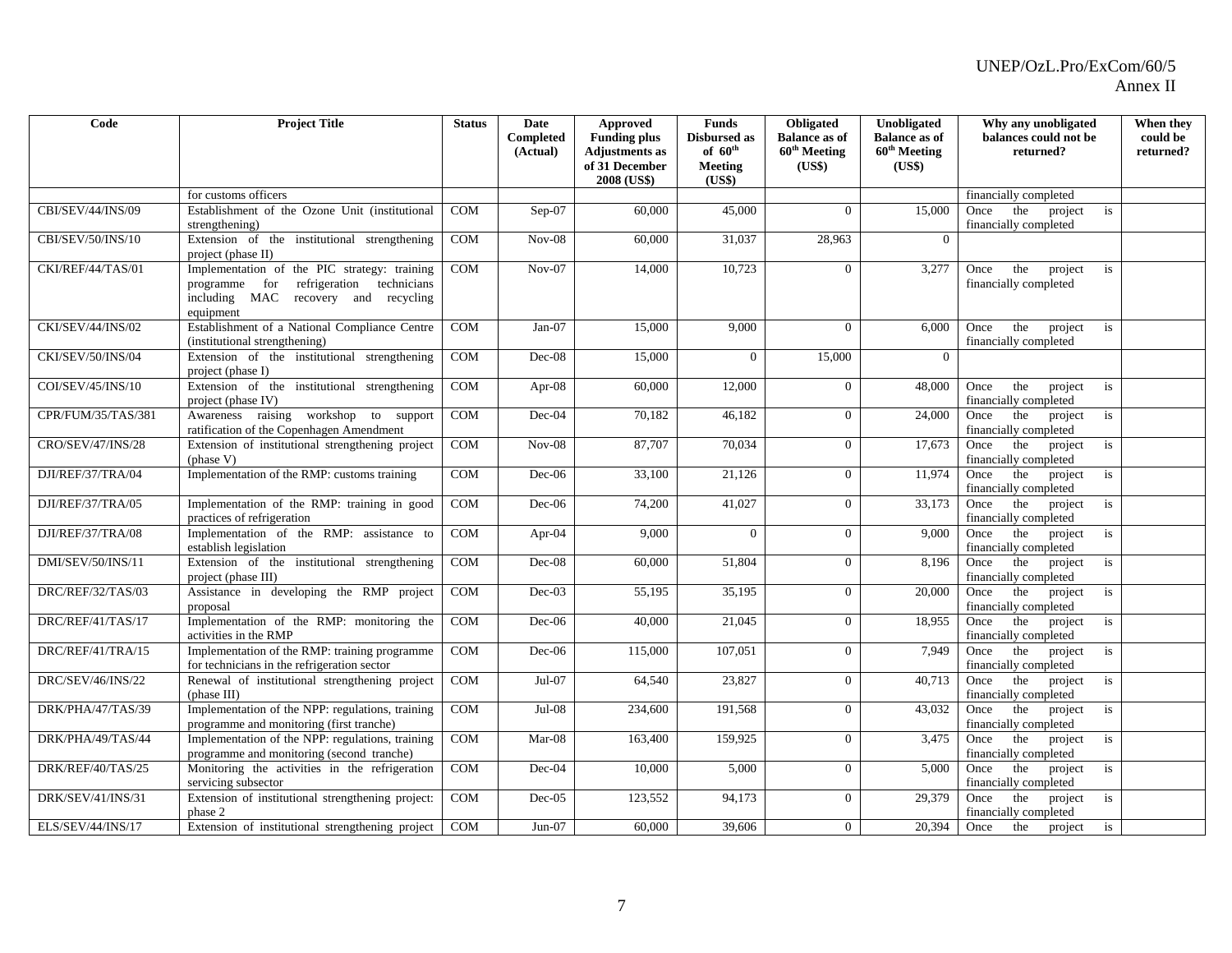| Code               | <b>Project Title</b>                                                                                                           | <b>Status</b> | <b>Date</b><br>Completed<br>(Actual) | <b>Approved</b><br><b>Funding plus</b><br><b>Adjustments</b> as | <b>Funds</b><br>Disbursed as<br>of $60^{\text{th}}$ | Obligated<br><b>Balance as of</b><br>$60^{\text{th}}$ Meeting | Unobligated<br><b>Balance as of</b><br>$60^{\text{th}}$ Meeting | Why any unobligated<br>balances could not be<br>returned?         | When they<br>could be<br>returned? |
|--------------------|--------------------------------------------------------------------------------------------------------------------------------|---------------|--------------------------------------|-----------------------------------------------------------------|-----------------------------------------------------|---------------------------------------------------------------|-----------------------------------------------------------------|-------------------------------------------------------------------|------------------------------------|
|                    |                                                                                                                                |               |                                      | of 31 December<br>2008 (US\$)                                   | <b>Meeting</b><br>(US\$)                            | (US\$)                                                        | (US\$)                                                          |                                                                   |                                    |
|                    | (phase IV)                                                                                                                     |               |                                      |                                                                 |                                                     |                                                               |                                                                 | financially completed                                             |                                    |
| ERI/SEV/47/INS/02  | Institutional strengthening project (start-up cost)                                                                            | <b>COM</b>    | Feb-08                               | 40,000                                                          | 38,000                                              | $\Omega$                                                      | 2.000                                                           | the<br>Once<br>project<br>is<br>financially completed             |                                    |
| ETH/SEV/39/INS/11  | Extension of institutional strengthening project<br>for a one year period (phase 3)                                            | <b>COM</b>    | Dec-06                               | 26,216                                                          | 18,246                                              | $\Omega$                                                      | 7,970                                                           | the<br>Once<br>project<br>is<br>financially completed             |                                    |
| ETH/SEV/41/INS/12  | Extension of institutional strengthening project:<br>phase 2                                                                   | COM           | Dec-08                               | 26,216                                                          | 12,978                                              | 13,238                                                        | $\overline{0}$                                                  |                                                                   |                                    |
| FSM/SEV/36/INS/03  | Establishment of a National Compliance Centre<br>(institutional strengthening)                                                 | <b>COM</b>    | $Jun-06$                             | 34,000                                                          | 31,239                                              | 2,761                                                         | $\Omega$                                                        |                                                                   |                                    |
| FSM/SEV/49/INS/04  | Renewal of institutional strengthening project<br>(phase II)                                                                   | COM           | $Jul-08$                             | 11,333                                                          | $\overline{0}$                                      | 11,333                                                        | $\mathbf{0}$                                                    |                                                                   |                                    |
| GAB/SEV/44/INS/16  | Extension of institutional strengthening project<br>(phase IV)                                                                 | <b>COM</b>    | $Dec-06$                             | 60,000                                                          | 48,016                                              | $\overline{0}$                                                | 11,984                                                          | the<br>project<br>Once<br>is<br>financially completed             |                                    |
| GBS/REF/43/TAS/05  | Implementation of the RMP: monitoring of the<br>activities in the RMP                                                          | COM           | Dec-08                               | 20,000                                                          | $\overline{0}$                                      | $\overline{0}$                                                | 20,000                                                          | the<br>project<br>is<br>Once<br>financially completed             |                                    |
| GBS/REF/43/TRA/06  | Implementation of the RMP: training for<br>customs officials, police, coast guards, border<br>guards and commercial inspectors | COM           | Dec-07                               | 70,000                                                          | 54,038                                              | $\overline{0}$                                                | 15,962                                                          | the<br>project<br>Once<br>is<br>financially completed             |                                    |
| GBS/REF/43/TRA/08  | Implementation of the RMP: training for<br>refrigeration technicians                                                           | <b>COM</b>    | $Dec-07$                             | 70,000                                                          | 44,014                                              | $\overline{0}$                                                | 25,360                                                          | Once<br>the<br>project<br>is<br>financially completed             |                                    |
| GBS/SEV/39/INS/01  | Establishment of ozone unit                                                                                                    | <b>COM</b>    | $Jul-04$                             | 30,000                                                          | $\overline{0}$                                      | $\overline{0}$                                                | 30,000                                                          | Once<br>the<br>project<br>is<br>financially completed             |                                    |
| GBS/SEV/39/PRP/03  | Formulation of the country programme/RMP                                                                                       | <b>COM</b>    | $Jul-04$                             | 60,000                                                          | 45,546                                              | $\overline{0}$                                                | 14,454                                                          | the<br>Once<br>project<br>is<br>financially completed             |                                    |
| GEO/SEV/45/INS/18  | Extension of the institutional strengthening<br>project: phase IV                                                              | COM           | Apr-07                               | 60,667                                                          | 52,442                                              | $\overline{0}$                                                | 8,225                                                           | the<br>project<br>Once<br>is<br>financially completed             |                                    |
| GLO/REF/46/PRP/264 | Project preparation in the chiller sector                                                                                      | COM           | Feb-07                               | 40,000                                                          | 31,452                                              | $\overline{0}$                                                | 8,548                                                           | the<br>project<br>$\mathbf{i}$ s<br>Once<br>financially completed |                                    |
| GLO/SEV/34/TAS/230 | Study on development of ODS phase-out<br>strategy for SMEs                                                                     | <b>COM</b>    | $Dec-05$                             | 90,000                                                          | 30,000                                              | $\overline{0}$                                                | 60,000                                                          | the<br>project<br>Once<br>is<br>financially completed             |                                    |
| GLO/SEV/45/TAS/262 | Assistance for regional awareness raising (2005)                                                                               | <b>COM</b>    | Dec-08                               | 200,000                                                         | 105,775                                             | $\overline{0}$                                                | 94,225                                                          | the<br>Once<br>project<br>is<br>financially completed             |                                    |
| GLO/SEV/48/TRA/274 | Updating the customs training manual                                                                                           | <b>COM</b>    | Aug-08                               | 60,000                                                          | 44,299                                              | $\Omega$                                                      | 15,701                                                          | the<br>project<br>Once<br>is<br>financially completed             |                                    |
| GLO/SEV/53/TAS/284 | Compliance Assistance Programme: 2008 budget                                                                                   | COM           | $Dec-08$                             | 8,243,090                                                       | 7,481,904                                           | 761,186                                                       | $\theta$                                                        |                                                                   |                                    |
| GUI/REF/45/TRA/12  | Implementation of the RMP: customs officers<br>training in monitoring and control of ODS<br>(phase II)                         | <b>COM</b>    | $Dec-06$                             | 25,000                                                          | 13,006                                              | $\Omega$                                                      | 11,994                                                          | Once<br>the<br>project<br>is<br>financially completed             |                                    |
| HAI/HAL/50/TAS/10  | Sectoral phase-out programme: Establishing a<br>halon management plan                                                          | <b>COM</b>    | $Nov-08$                             | 25,000                                                          | 16,000                                              | $\Omega$                                                      | 9,000                                                           | Once<br>the<br>project<br>is<br>financially completed             |                                    |
| HON/PHA/51/PRP/23  | Project preparation for a terminal phase-out<br>management plan                                                                | COM           | $Mar-08$                             | 15,000                                                          | 11,500                                              | $\Omega$                                                      | 3,500                                                           | the<br>project<br>Once<br>is<br>financially completed             |                                    |
| IND/REF/47/TAS/396 | National CFC consumption phase-out plan<br>focusing on the refrigeration service sector: 2006                                  | COM           | $Apr-07$                             | 85,000                                                          | 70,174                                              | 14,826                                                        | $\overline{0}$                                                  |                                                                   |                                    |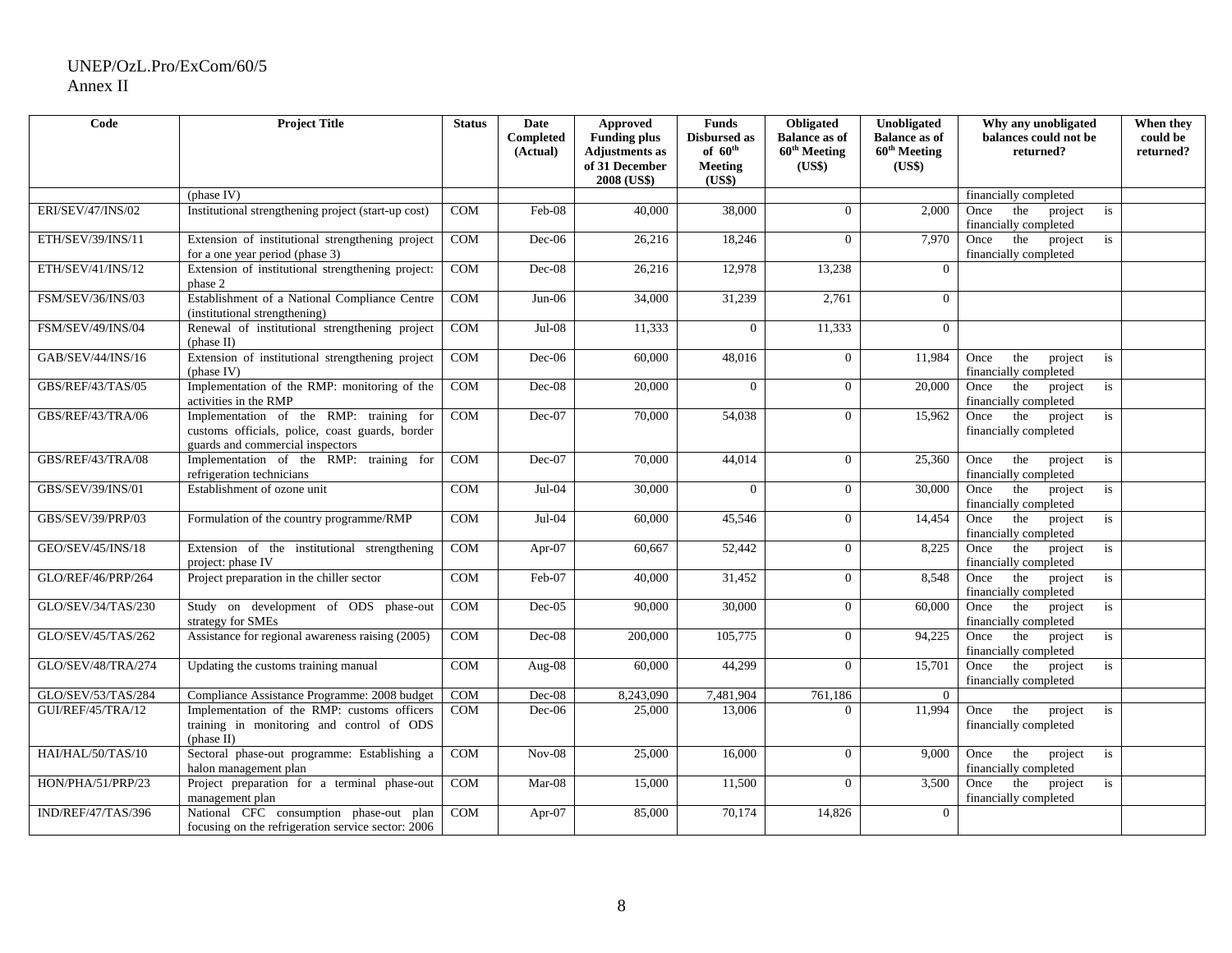| Code                     | <b>Project Title</b>                                                                                                           | <b>Status</b> | Date<br>Completed | <b>Approved</b><br><b>Funding plus</b>                 | <b>Funds</b><br><b>Disbursed as</b> | Obligated<br><b>Balance as of</b>  | Unobligated<br><b>Balance as of</b> | Why any unobligated<br>balances could not be                                                                         | When they<br>could be |
|--------------------------|--------------------------------------------------------------------------------------------------------------------------------|---------------|-------------------|--------------------------------------------------------|-------------------------------------|------------------------------------|-------------------------------------|----------------------------------------------------------------------------------------------------------------------|-----------------------|
|                          |                                                                                                                                |               | (Actual)          | <b>Adjustments</b> as<br>of 31 December<br>2008 (US\$) | of $60th$<br>Meeting<br>(US\$)      | 60 <sup>th</sup> Meeting<br>(US\$) | 60 <sup>th</sup> Meeting<br>(US\$)  | returned?                                                                                                            | returned?             |
|                          | work programme                                                                                                                 |               |                   |                                                        |                                     |                                    |                                     |                                                                                                                      |                       |
| IND/REF/50/TAS/405       | National CFC consumption phase-out plan<br>focusing on the refrigeration service sector: 2007<br>work programme                | <b>COM</b>    | Apr- $08$         | 85,000                                                 | 71,242                              | $\Omega$                           | 13.758                              | the<br>Once<br>project<br>is<br>financially completed                                                                |                       |
| <b>KIR/SEV/49/INS/05</b> | Renewal of institutional strengthening project<br>(phase II)                                                                   | <b>COM</b>    | $Dec-08$          | 7,666                                                  | $\Omega$                            | 7.666                              | $\Omega$                            |                                                                                                                      |                       |
| KYR/PHA/50/TAS/15        | Terminal CFC phase-out management plan (first<br>tranche)                                                                      | COM           | $Jul-08$          | 142,600                                                | 119,416                             | 22,372                             | 812                                 | Once<br>the<br>project<br>is<br>financially completed                                                                |                       |
| KYR/REF/37/TRA/03        | Implementation of the RMP: training for<br>customs excise and personnel involved in the<br>monitoring of ODS/equipment         | <b>COM</b>    | $Jun-05$          | 74,910                                                 | 66,244                              | $\theta$                           | 8,666                               | Once the project<br>is<br>financially completed                                                                      |                       |
| KYR/REF/37/TRA/06        | Implementation of the RMP: training of<br>refrigeration technicians                                                            | <b>COM</b>    | Aug-05            | 97,900                                                 | 92,476                              | $\Omega$                           | 5,424                               | the<br>project<br>Once<br>is<br>financially completed                                                                |                       |
| KYR/SEV/37/INS/05        | Establishment of the Ozone Unit                                                                                                | <b>COM</b>    | Dec-04            | 133,650                                                | 129,002                             | 4,631                              | 17                                  | the<br>project<br>is<br>Once<br>financially completed                                                                |                       |
| MAR/SEV/45/INS/17        | Extension of the institutional strengthening<br>project (phase II)                                                             | <b>COM</b>    | $Nov-07$          | 60,000                                                 | 24,026                              | $\Omega$                           | 35,974                              | the<br>Once<br>project<br>is<br>financially completed                                                                |                       |
| <b>MAS/SEV/50/INS/05</b> | Extension of the institutional strengthening<br>project (phase $II$ )                                                          | COM           | $Nov-08$          | 30,000                                                 | $\Omega$                            | 30,000                             | $\Omega$                            |                                                                                                                      |                       |
| MAU/REF/33/PRP/06        | Development of an RMP                                                                                                          | COM           | $Dec-03$          | 60,000                                                 | 21,919                              | $\Omega$                           | 38,081                              | Once<br>the<br>project<br>is<br>financially completed                                                                |                       |
| MAU/REF/41/TRA/10        | Implementation of the RMP: training the trainers<br>of refrigeration technicians                                               | <b>COM</b>    | Dec-07            | 65,000                                                 | 29,660                              | $\Omega$                           | 35,340                              | the<br>project<br>is<br>Once<br>financially completed                                                                |                       |
| MDV/REF/38/TAS/06        | Implementation of the RMP: monitoring and<br>review                                                                            | COM           | Aug-05            | 15,000                                                 | 1,044                               | $\overline{0}$                     | 13,956                              | Once the<br>project<br>is<br>financially completed                                                                   |                       |
| MDV/REF/38/TRA/08        | Implementation of the RMP: training of customs<br>officials and the Ozone Unit staff                                           | COM           | $Nov-05$          | 35,000                                                 | 28,612                              | $\overline{0}$                     | 6,388                               | Once the<br>project<br>is<br>financially completed                                                                   |                       |
| MLI/REF/43/PRP/13        | Preparation of the refrigerant management plan<br>update                                                                       | <b>COM</b>    | $Nov-05$          | 10.000                                                 | $\Omega$                            | $\Omega$                           | 10.000                              | the<br>project<br>Once<br>is<br>financially completed                                                                |                       |
| MOL/PHA/48/PRP/16        | Project preparation for a terminal phase-out<br>management plan                                                                | COM           | Apr-08            | 18,000                                                 | 10,040                              | $\overline{0}$                     | 7,960                               | the<br>project<br>is<br>Once<br>financially completed                                                                |                       |
| MOL/REF/44/TAS/11        | Implementation of the RMP: monitoring the<br>activities in the RMP                                                             | <b>COM</b>    | Apr- $07$         | 19,885                                                 | 15,651                              | $\Omega$                           | 4,234                               | the<br>project<br>Once<br>is<br>financially completed                                                                |                       |
| MOL/SEV/48/INS/14        | Extension of the institutional strengthening<br>project (phase IV)                                                             | COM           | Apr-08            | 69,334                                                 | 66,552                              | 2,783                              | $\Omega$                            |                                                                                                                      |                       |
| MYA/REF/29/PRP/03        | Preparation of a refrigerant management plan                                                                                   | COM           | Apr- $05$         | 30,000                                                 | 5.134                               | $\Omega$                           | 24,866                              | This reported balance will be<br>used for the implementation<br>of TPMP as per ExCom<br>decision $55/24$ and $56/70$ |                       |
| NAM/SEV/47/INS/11        | Extension of institutional strengthening project<br>(phase IV)                                                                 | <b>COM</b>    | Dec-07            | 60,000                                                 | 53,701                              | $\overline{0}$                     | 6,299                               | the<br>project is<br>Once<br>financially completed                                                                   |                       |
| NAU/REF/44/TAS/01        | Implementation of the PIC strategy: assistance<br>for enforcing ODS regulations and training<br>programme for customs officers | <b>COM</b>    | $Dec-08$          | 8,000                                                  | 6,000                               | $\Omega$                           | 2,000                               | the<br>project<br>Once<br>is<br>financially completed                                                                |                       |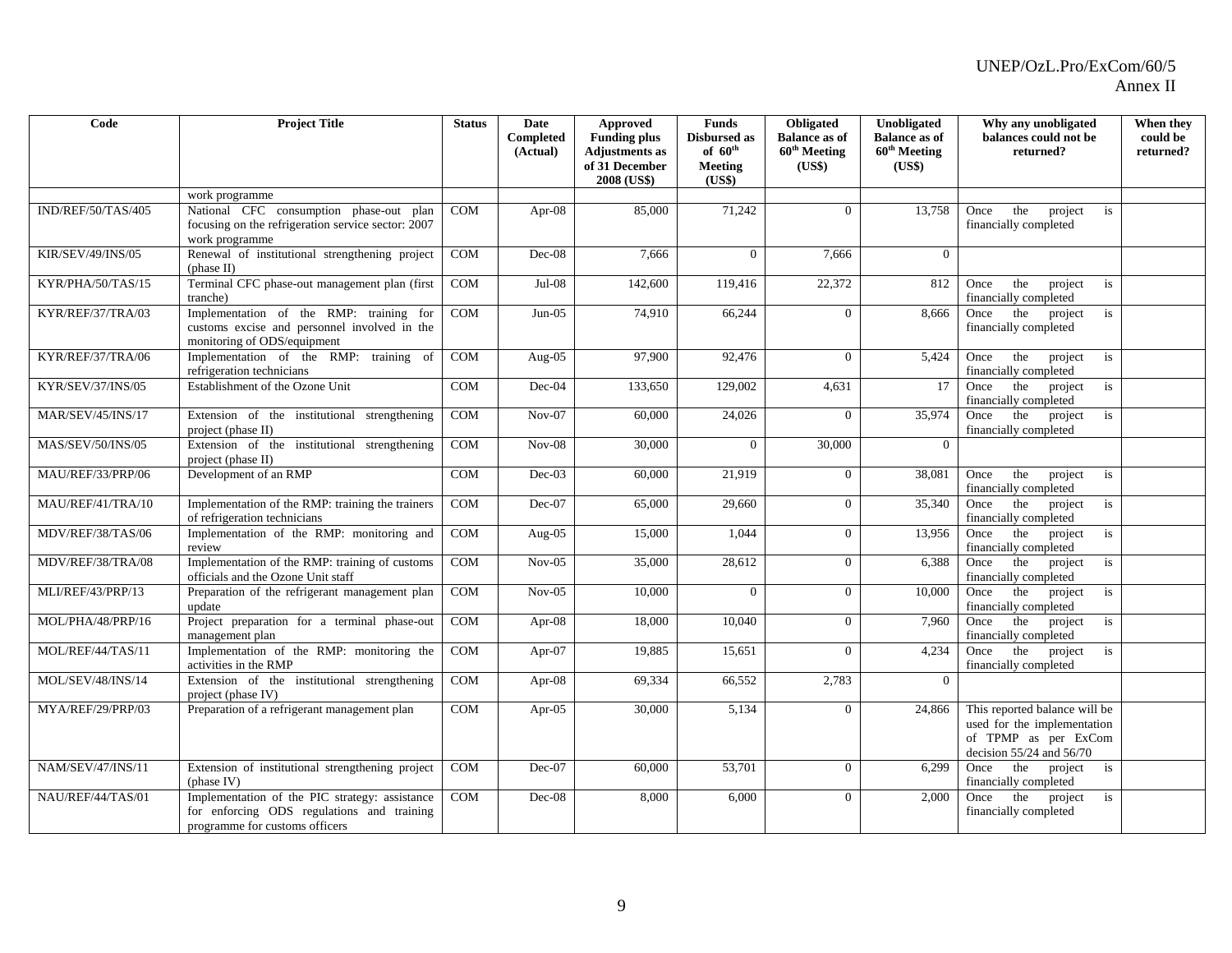| Code              | <b>Project Title</b>                                                        | <b>Status</b> | Date      | Approved                      | <b>Funds</b>        | Obligated                | Unobligated              | Why any unobligated                                   | When they |
|-------------------|-----------------------------------------------------------------------------|---------------|-----------|-------------------------------|---------------------|--------------------------|--------------------------|-------------------------------------------------------|-----------|
|                   |                                                                             |               | Completed | <b>Funding plus</b>           | <b>Disbursed as</b> | <b>Balance as of</b>     | <b>Balance as of</b>     | balances could not be                                 | could be  |
|                   |                                                                             |               | (Actual)  | <b>Adjustments</b> as         | of $60^{\text{th}}$ | 60 <sup>th</sup> Meeting | 60 <sup>th</sup> Meeting | returned?                                             | returned? |
|                   |                                                                             |               |           | of 31 December<br>2008 (US\$) | Meeting<br>(US\$)   | (US\$)                   | (US\$)                   |                                                       |           |
| NAU/REF/44/TAS/03 | Implementation of the PIC strategy: training                                | COM           | Dec-07    | 14,000                        | 7,123               | $\overline{0}$           | 6,877                    | Once<br>the<br>project<br>is                          |           |
|                   | refrigeration<br>technicians<br>programme for                               |               |           |                               |                     |                          |                          | financially completed                                 |           |
|                   | including MAC recovery and recycling                                        |               |           |                               |                     |                          |                          |                                                       |           |
|                   | equipment                                                                   |               |           |                               |                     |                          |                          |                                                       |           |
| NAU/SEV/50/INS/04 | Extension of the institutional strengthening                                | COM           | $Nov-08$  | 15,000                        | $\overline{0}$      | $\overline{0}$           | 15,000                   | Once<br>the<br>project<br>is                          |           |
|                   | project (2nd year of phase I)                                               |               |           |                               |                     |                          |                          | financially completed                                 |           |
| NIU/REF/44/TRA/03 | Implementation of the PIC strategy: assistance                              | <b>COM</b>    | $Dec-08$  | 8,000                         | $\Omega$            | 3.066                    | 4.934                    | Once the<br>project<br>is                             |           |
|                   | for enforcing ODS regulations and training                                  |               |           |                               |                     |                          |                          | financially completed                                 |           |
|                   | programme for customs officers                                              |               |           |                               |                     |                          |                          |                                                       |           |
| NIU/SEV/50/INS/04 | Extension of the institutional strengthening                                | COM           | $Nov-08$  | 15,000                        | 10,100              | 4,900                    | $\theta$                 |                                                       |           |
| PAN/REF/29/TAS/14 | project (2nd year of phase I)<br>Refrigerant management plan: Monitoring on | COM           | Dec-08    | 10,000                        |                     | $\overline{0}$           | 4,000                    |                                                       |           |
|                   | assistance to develop legislation                                           |               |           |                               | 6,000               |                          |                          | the<br>project<br>Once<br>is<br>financially completed |           |
| PAN/REF/29/TRA/13 | Refrigerant management plan: Training and                                   | COM           | $Dec-08$  | 126,200                       | 50,000              | $\Omega$                 | 76,200                   | the<br>Once<br>project<br>is                          |           |
|                   | certification programme in refrigeration                                    |               |           |                               |                     |                          |                          | financially completed                                 |           |
| PAN/SEV/38/INS/17 | Renewal of institutional strengthening (phase 3)                            | <b>COM</b>    | $Jan-07$  | 149,500                       | 47,139              | 40,393                   | 61,968                   | the<br>project<br>Once<br>is                          |           |
|                   |                                                                             |               |           |                               |                     |                          |                          | financially completed                                 |           |
| PAR/REF/32/TAS/06 | Implementation of the RMP: Monitoring and                                   | COM           | $Dec-08$  | 44,920                        | 34,931              | $\Omega$                 | 9,989                    | Once the<br>project<br>is                             |           |
|                   | control of ODS and ODS based equipment, and                                 |               |           |                               |                     |                          |                          | financially completed                                 |           |
|                   | training of customs officers and other inspection                           |               |           |                               |                     |                          |                          |                                                       |           |
|                   | officers                                                                    |               |           |                               |                     |                          |                          |                                                       |           |
| PAR/REF/32/TRA/07 | Implementation of the RMP: Train of trainers                                | COM           | Dec-08    | 168,020                       | 129,911             | 2,569                    | 35,541                   | the<br>Once<br>project<br>is                          |           |
|                   | and training of refrigeration service technicians                           |               |           |                               |                     |                          |                          | financially completed                                 |           |
| PER/SEV/29/INS/27 | Renewal of institutional strengthening (Phase II)                           | COM           | $Jun-02$  | 102,700                       | 57,990              | 14,608                   | 30,102                   | the<br>Once<br>project<br>is                          |           |
| PRC/SEV/45/INS/12 | Extensionl of the institutional strengthening                               | COM           | Apr-07    | 60,000                        | 36,061              | $\overline{0}$           | 23,939                   | financially completed<br>Once the<br>project<br>is    |           |
|                   | project (phase IV)                                                          |               |           |                               |                     |                          |                          | financially completed                                 |           |
| RWA/REF/41/TAS/09 | Implementation of the RMP: monitoring the                                   | COM           | $Dec-08$  | 20,000                        | $\Omega$            | $\overline{0}$           | 20,000                   | Once the<br>project<br>is                             |           |
|                   | activities in the RMP                                                       |               |           |                               |                     |                          |                          | financially completed                                 |           |
| RWA/REF/41/TRA/06 | Implementation of the RMP: train the trainer                                | COM           | $Dec-06$  | 50,000                        | 16,246              | $\theta$                 | 33,754                   | project<br>Once the<br>is                             |           |
|                   | programme for refrigeration service technicians                             |               |           |                               |                     |                          |                          | financially completed                                 |           |
| RWA/REF/41/TRA/07 | Implementation of the RMP: training programme                               | COM           | $Dec-06$  | 50,000                        | 9,732               | $\overline{0}$           | 40,268                   | the<br>Once<br>project<br>is                          |           |
|                   | for customs officers                                                        |               |           |                               |                     |                          |                          | financially completed                                 |           |
| RWA/SEV/50/INS/12 | Extension of the institutional strengthening                                | <b>COM</b>    | $Dec-08$  | 60,000                        | 29,148              | $\overline{0}$           | 30,852                   | the<br>project<br>Once<br>is                          |           |
|                   | project (phase II)                                                          |               |           |                               |                     |                          |                          | financially completed                                 |           |
| SAM/SEV/39/INS/06 | Extension of institutional strengthening project<br>(phase 2)               | COM           | $Jan-06$  | 26,000                        | 17,971              | $\overline{0}$           | 8,029                    | the<br>project<br>Once<br>is<br>financially completed |           |
| SIL/PHA/48/PRP/13 | Project preparation for a terminal phase-out                                | <b>COM</b>    | $Dec-08$  | 18,000                        | 13,014              | $\overline{0}$           | 4.986                    | the<br>project<br>Once<br>is                          |           |
|                   | management plan                                                             |               |           |                               |                     |                          |                          | financially completed                                 |           |
| SIL/REF/41/TAS/09 | Implementation of the RMP: monitoring the                                   | COM           | Feb-08    | 15,455                        | $\overline{0}$      | $\overline{0}$           | 15,455                   | the<br>project<br>Once<br>is                          |           |
|                   | activities in the RMP                                                       |               |           |                               |                     |                          |                          | financially completed                                 |           |
| SIL/REF/41/TRA/04 | Implementation of the RMP: training of trainers                             | COM           | $Dec-08$  | 119,460                       | 79,997              | $\Omega$                 | 39,463                   | the<br>project<br>Once<br>is                          |           |
|                   | code<br>of<br>good<br>refrigeration<br>in                                   |               |           |                               |                     |                          |                          | financially completed                                 |           |
|                   | practices/establishment of national refrigeration                           |               |           |                               |                     |                          |                          |                                                       |           |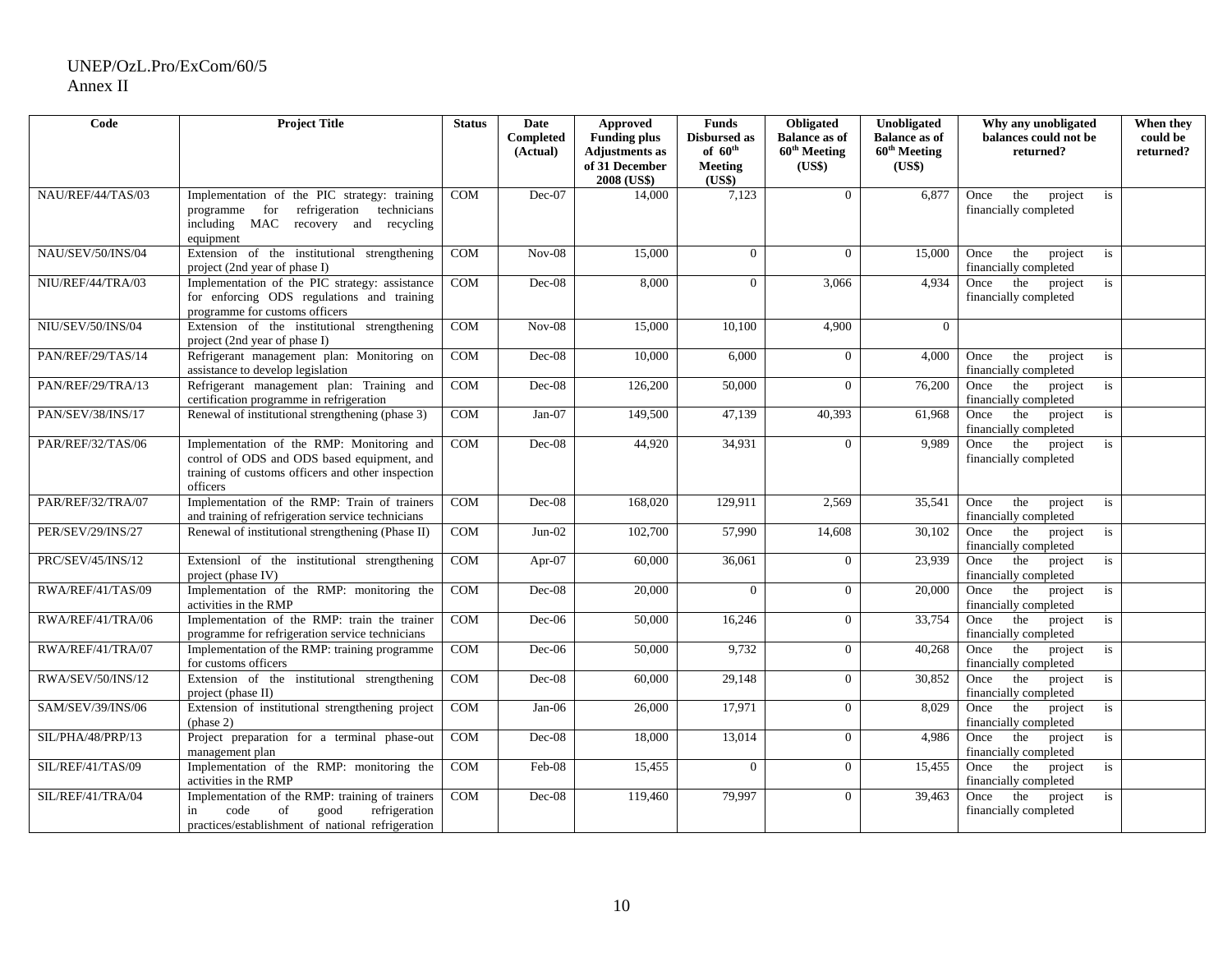| Code                     | <b>Project Title</b>                                                                   | <b>Status</b> | <b>Date</b><br>Completed | <b>Approved</b><br><b>Funding plus</b>          | <b>Funds</b><br>Disbursed as                    | Obligated<br><b>Balance as of</b>  | Unobligated<br><b>Balance as of</b> | Why any unobligated<br>balances could not be          | When they<br>could be |
|--------------------------|----------------------------------------------------------------------------------------|---------------|--------------------------|-------------------------------------------------|-------------------------------------------------|------------------------------------|-------------------------------------|-------------------------------------------------------|-----------------------|
|                          |                                                                                        |               | (Actual)                 | Adjustments as<br>of 31 December<br>2008 (US\$) | of $60^{\text{th}}$<br><b>Meeting</b><br>(US\$) | 60 <sup>th</sup> Meeting<br>(US\$) | $60^{\text{th}}$ Meeting<br>(US\$)  | returned?                                             | returned?             |
|                          | demonstration centre                                                                   |               |                          |                                                 |                                                 |                                    |                                     |                                                       |                       |
| SIL/REF/41/TRA/08        | Implementation of the RMP: customs training<br>programme                               | <b>COM</b>    | $Jan-08$                 | 41.840                                          | 32,014                                          | $\overline{0}$                     | 9.754                               | Once<br>the<br>project<br>is<br>financially completed |                       |
| SIL/SEV/35/TAS/01        | Formulation of national phase out strategy                                             | COM           | $Dec-03$                 | 40,000                                          | 15,000                                          | $\overline{0}$                     | 25,000                              | the<br>project<br>Once<br>is<br>financially completed |                       |
| SOI/SEV/36/INS/03        | Establishment of a National Compliance Centre<br>(institutional strengthening)         | COM           | $Jun-06$                 | 20,250                                          | 12,150                                          | 8,100                              | $\mathbf{0}$                        |                                                       |                       |
| SOI/SEV/49/INS/05        | Renewal of institutional strengthening project<br>(phase II)                           | <b>COM</b>    | Dec-08                   | 6,833                                           | $\Omega$                                        | 6,833                              | $\Omega$                            |                                                       |                       |
| SRL/REF/32/TRA/16        | Implementation of the RMP: Customs training<br>programme                               | COM           | Apr- $05$                | 87,000                                          | 45,367                                          | $\overline{0}$                     | 41,633                              | the<br>project<br>Once<br>is<br>financially completed |                       |
| STP/REF/44/TAS/06        | Implementation of the RMP: assistance for<br>development of a licensing system         | COM           | $Dec-06$                 | 20,000                                          | 15,000                                          | $\overline{0}$                     | 5,000                               | Once<br>the<br>project<br>is<br>financially completed |                       |
| STP/REF/44/TAS/09        | Implementation of the RMP: monitoring the<br>activities in the RMP                     | <b>COM</b>    | Dec-07                   | 20,000                                          | 10,000                                          | $\overline{0}$                     | 10,000                              | the<br>Once<br>project<br>is<br>financially completed |                       |
| STP/REF/44/TRA/07        | Implementation of the RMP: training programme<br>for custom officers                   | COM           | Dec-07                   | 45,000                                          | 21,399                                          | $\overline{0}$                     | 23,601                              | Once<br>the<br>project<br>is<br>financially completed |                       |
| STP/REF/44/TRA/08        | Implementation of the RMP: training programme<br>for refrigeration service technicians | COM           | $Dec-08$                 | 55,000                                          | 17,067                                          | $\overline{0}$                     | 37,933                              | the<br>project<br>is<br>Once<br>financially completed |                       |
| STV/REF/44/PRP/08        | Preparation of refrigerant management plan<br>update                                   | COM           | $Nov-05$                 | 20,000                                          | 16,719                                          | $\overline{0}$                     | 3,281                               | the<br>project<br>is<br>Once<br>financially completed |                       |
| SWA/SEV/41/INS/07        | Extension of institutional strengthening project:<br>phase 2                           | COM           | $Dec-07$                 | 58,344                                          | 55,686                                          | $\overline{0}$                     | 2.658                               | the<br>project<br>is<br>Once<br>financially completed |                       |
| TOG/PHA/48/PRP/12        | Project preparation for a terminal phase-out<br>management plan                        | <b>COM</b>    | $Jun-08$                 | 18,000                                          | 13,000                                          | $\overline{0}$                     | 5,000                               | Once the<br>project<br>is<br>financially completed    |                       |
| TON/SEV/36/INS/02        | Establishment of a National Compliance Centre<br>(institutional strengthening)         | COM           | $Jun-06$                 | 19,700                                          | 11,820                                          | 7,880                              | $\Omega$                            |                                                       |                       |
| TON/SEV/49/INS/04        | Renewal of institutional strengthening project<br>(phase II)                           | COM           | Dec-08                   | 6,566                                           | $\Omega$                                        | 6,566                              | $\overline{0}$                      |                                                       |                       |
| TTR/SEV/36/INS/03        | Establishment of a National Compliance Centre<br>(institutional strengthening)         | COM           | $Jun-06$                 | 34,000                                          | 26,600                                          | 7,400                              | $\overline{0}$                      |                                                       |                       |
| <b>TTR/SEV/49/INS/04</b> | Renewal of institutional strengthening project<br>(phase II)                           | <b>COM</b>    | $Dec-08$                 | 11,333                                          | $\Omega$                                        | 11,333                             | $\Omega$                            |                                                       |                       |
| TUV/SEV/50/INS/05        | Extension of the institutional strengthening<br>project (2nd year of phase II)         | COM           | $Nov-08$                 | 7,583                                           | 66                                              | 7,517                              | $\Omega$                            |                                                       |                       |
| URT/PHA/50/PRP/20        | Project preparation for a terminal phase-out<br>management plan                        | COM           | $Nov-08$                 | 17,000                                          | 3,000                                           | $\overline{0}$                     | 14,000                              | the<br>Once<br>project<br>is<br>financially completed |                       |
| <b>URT/SEV/44/INS/17</b> | Extension of institutional strengthening project<br>(phase II)                         | COM           | $Dec-06$                 | 57,200                                          | 23,000                                          | $\Omega$                           | 34,200                              | Once the<br>project<br>is<br>financially completed    |                       |
| VAN/SEV/36/INS/03        | Establishment of a National Compliance Centre<br>(institutional strengthening)         | COM           | Dec-08                   | 20,250                                          | 12,250                                          | 8,000                              | $\Omega$                            |                                                       |                       |
| VEN/SEV/34/TAS/90        | Review of ODS license system and Decree 3220<br>related to control of these substances | COM           | $Dec-05$                 | 80,000                                          | 35,500                                          | $\overline{0}$                     | 44,500                              | the<br>project<br>Once<br>is<br>financially completed |                       |
| YEM/REF/37/TRA/17        | Implementation of the RMP: training programme                                          | <b>COM</b>    | $Dec-08$                 | 189,500                                         | 179,500                                         | $\overline{0}$                     | 10,000                              | Once<br>the<br>project<br>is                          |                       |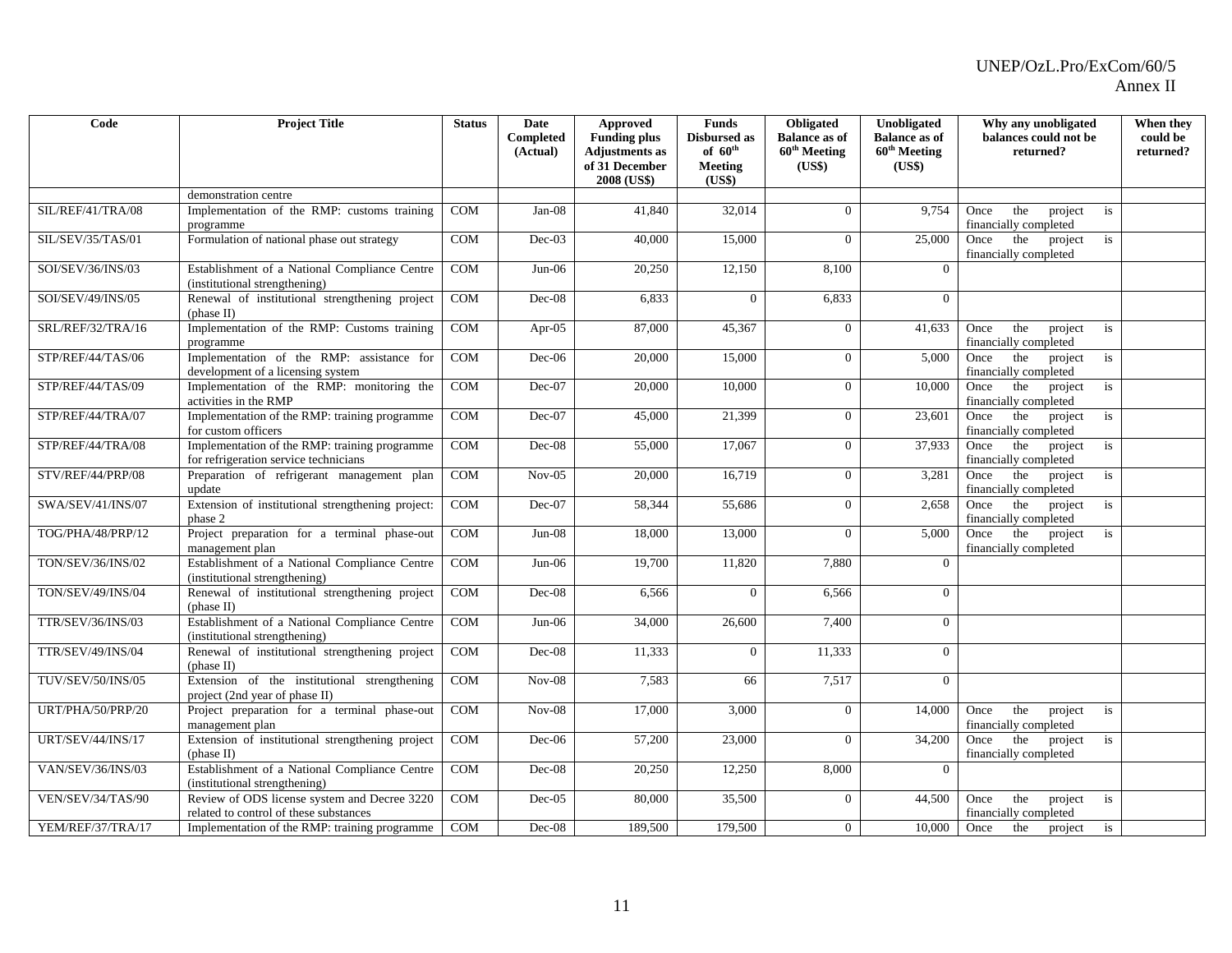| Code              | <b>Project Title</b>                                                           | <b>Status</b> | Date<br>Completed<br>(Actual) | Approved<br><b>Funding plus</b><br><b>Adjustments as</b><br>of 31 December<br>2008 (US\$) | Funds<br><b>Disbursed as</b><br>of $60^{\text{th}}$<br><b>Meeting</b><br>(US\$) | Obligated<br><b>Balance as of</b><br>60 <sup>th</sup> Meeting<br>(US\$) | Unobligated<br><b>Balance as of</b><br>60 <sup>th</sup> Meeting<br>(US\$) | Why any unobligated<br>balances could not be<br>returned?    | When they<br>could be<br>returned? |
|-------------------|--------------------------------------------------------------------------------|---------------|-------------------------------|-------------------------------------------------------------------------------------------|---------------------------------------------------------------------------------|-------------------------------------------------------------------------|---------------------------------------------------------------------------|--------------------------------------------------------------|------------------------------------|
|                   | on good practices in refrigeration                                             |               |                               |                                                                                           |                                                                                 |                                                                         |                                                                           | financially completed                                        |                                    |
| ZAM/PHA/50/PRP/17 | Project preparation for a terminal phase-out<br>management plan                | <b>COM</b>    | $Dec-07$                      | 30,000                                                                                    | 22,000                                                                          |                                                                         | 8,000                                                                     | Once<br>project<br>the<br><b>1S</b><br>financially completed |                                    |
| ZIM/SEV/43/INS/27 | strengthening<br>institutional<br>Renewal<br>the<br>- of<br>project (phase IV) | <b>COM</b>    | $Nov-06$                      | 148.242                                                                                   | 143,038                                                                         | 5,204                                                                   |                                                                           |                                                              |                                    |
| <b>TOTAL</b>      |                                                                                |               |                               |                                                                                           |                                                                                 | 1.107.617                                                               | 1,928,035                                                                 |                                                              |                                    |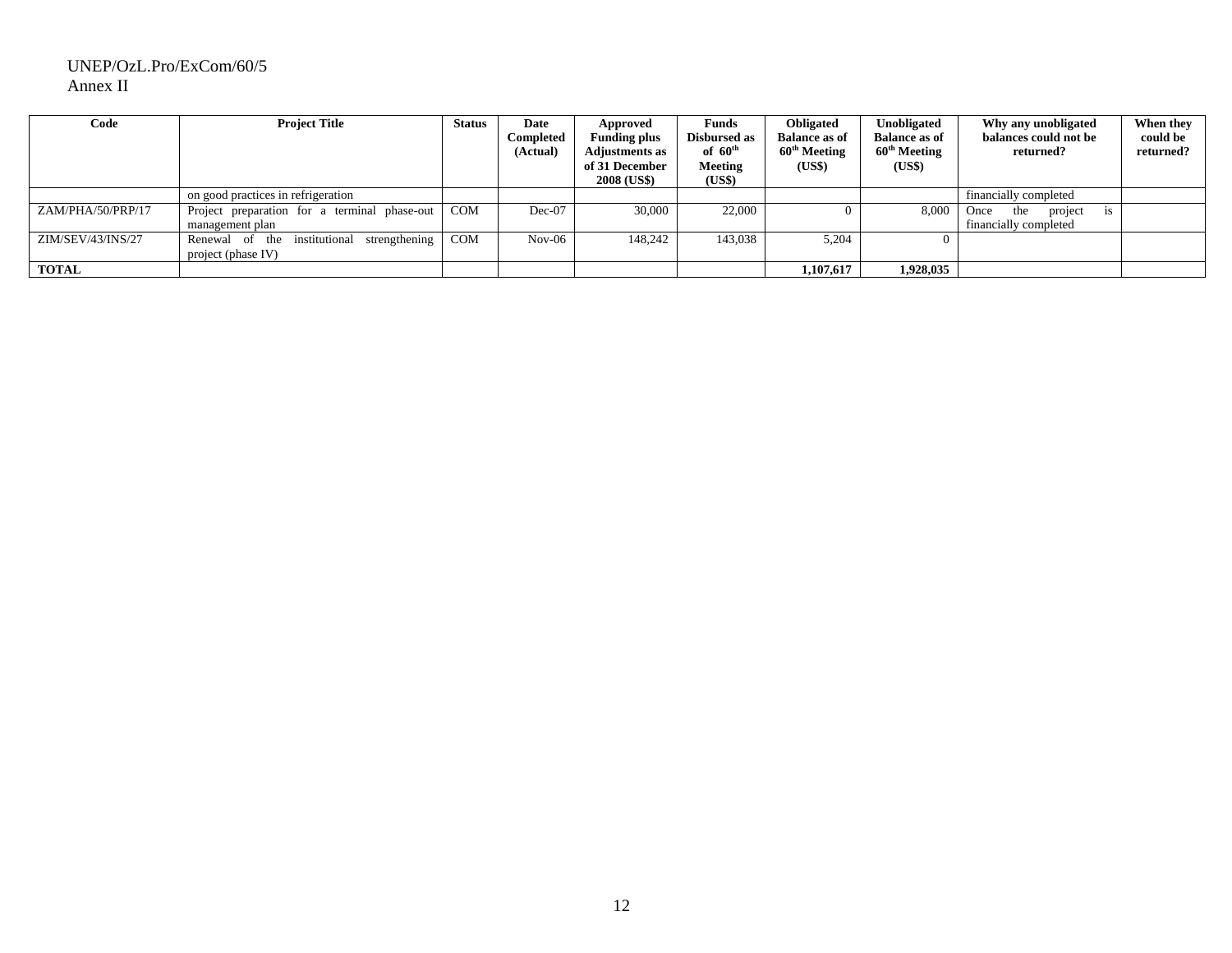### **UNIDO**

| Code                      | <b>Project Title</b>                                                                                                        | <b>Status</b> | Date<br>Completed<br>(Actual) | <b>Approved</b><br><b>Funding plus</b><br><b>Adjustments</b><br>as of | <b>Funds</b><br><b>Disbursed</b><br>as of 60 <sup>th</sup><br>Meeting | Obligated<br><b>Balance as of</b><br>$60^{\text{th}}$ Meeting<br>(US\$) | Unobligated<br><b>Balance as of</b><br>60 <sup>th</sup> Meeting<br>(US\$) | Why any<br>unobligated<br>balances could<br>not be | When they<br>could be<br>returned?* |
|---------------------------|-----------------------------------------------------------------------------------------------------------------------------|---------------|-------------------------------|-----------------------------------------------------------------------|-----------------------------------------------------------------------|-------------------------------------------------------------------------|---------------------------------------------------------------------------|----------------------------------------------------|-------------------------------------|
|                           |                                                                                                                             |               |                               | 31 December<br>2008 (US\$)                                            | (US\$)                                                                |                                                                         |                                                                           | returned?                                          |                                     |
| ALB/PHA/46/INV/11         | National ODS phase out plan (2nd tranche)                                                                                   | <b>COM</b>    | Apr- $08$                     | 172,322                                                               | 171,305                                                               | 1.017                                                                   | $\overline{0}$                                                            | MY                                                 | n/a                                 |
| ALG/FUM/50/TAS/65         | Technical assistance to phase out methyl bromide in<br>pulses disinfestations                                               | <b>COM</b>    | $Dec-08$                      | 51,000                                                                | 49,243                                                                | 1,708                                                                   | 49                                                                        | 3                                                  | 61                                  |
| ARG/PHA/42/INV/138        | National CFC phase-out plan (first tranche)                                                                                 | <b>COM</b>    | Dec-08                        | 2,740,000                                                             | 2,714,344                                                             | 22,442                                                                  | 3,214                                                                     | MY                                                 | n/a                                 |
| <b>BRA/FUM/46/INV/273</b> | Total phase-out of MB used in tobacco, flowers,<br>ornamentals, strawberries and other uses                                 | <b>COM</b>    | Dec-08                        | 1,450,251                                                             | 1,441,992                                                             | 2,734                                                                   | 5,525                                                                     | $\overline{4}$                                     | 62                                  |
| CMR/PHA/50/INV/26         | Terminal CFC/TCA phase-out management plan<br>(first tranche)                                                               | <b>COM</b>    | Dec-08                        | 600,000                                                               | 584,266                                                               | 15,197                                                                  | 537                                                                       | MY                                                 | n/a                                 |
| CPR/FOA/36/INV/387        | Terminal umbrella project for the elimination of<br>CFC-12 in manufacturing of EPE foam packaging<br>nets at 30 enterprises | COM           | Dec-04                        | 4,325,709                                                             | 4,323,309                                                             | 2,400                                                                   | $\Omega$                                                                  | n/a                                                | n/a                                 |
| CPR/PRO/47/INV/436        | Sector plan for methyl bromide production sector<br>(first tranche)                                                         | COM           | $Dec-08$                      | 3,000,000                                                             | 2,700,169                                                             | 260,634                                                                 | 39,197                                                                    | <b>MY</b>                                          | n/a                                 |
| CPR/REF/44/INV/419        | Refrigeration servicing sector CFC phase-out plan<br>(first tranche)                                                        | <b>COM</b>    | $Dec-07$                      | 550,000                                                               | 388,557                                                               | 161,400                                                                 | 43                                                                        | MY                                                 | n/a                                 |
| CPR/REF/51/INV/450        | Refrigeration servicing sector CFC phase-out plan<br>(third tranche)                                                        | <b>COM</b>    | $Dec-08$                      | 700,000                                                               | 325,500                                                               | 374,500                                                                 | $\Omega$                                                                  | MY                                                 | n/a                                 |
| CRO/PHA/39/INV/20         | Terminal phase-out management plan for CFCs (first<br>tranche)                                                              | <b>COM</b>    | Apr- $05$                     | 184,000                                                               | 183,554                                                               | $\Omega$                                                                | 446                                                                       | <b>MY</b>                                          | n/a                                 |
| CRO/PHA/42/TAS/22         | Terminal phase-out management plan: 2004 annual<br>implementation programme                                                 | COM           | $Dec-05$                      | 48,300                                                                | 38,987                                                                | 8,000                                                                   | 1,313                                                                     | MY                                                 | n/a                                 |
| CRO/PHA/46/TAS/26         | Terminal CFC phase-out management plan (third<br>tranche)                                                                   | <b>COM</b>    | $Dec-07$                      | 35,000                                                                | 30,055                                                                | $\Omega$                                                                | 4.945                                                                     | MY                                                 | n/a                                 |
| CRO/PHA/49/TAS/29         | Terminal CFC phase-out management plan (4th<br>tranche)                                                                     | <b>COM</b>    | Dec-08                        | 20,200                                                                | 16,000                                                                | 4,200                                                                   | $\overline{0}$                                                            | MY                                                 | n/a                                 |
| EGY/PHA/46/INV/91         | National CFC phase-out plan (first tranche)                                                                                 | <b>COM</b>    | Dec-07                        | 1,000,000                                                             | 998,957                                                               | $\theta$                                                                | 1,043                                                                     | MY                                                 | n/a                                 |
| GUA/FUM/38/INV/29         | National phase out of methyl bromide                                                                                        | COM           | Dec-08                        | 3,257,377                                                             | 3,187,191                                                             | 36,434                                                                  | 33,752                                                                    | $\overline{4}$                                     | 62                                  |
| IVC/FUM/42/INV/19         | Phase-out the use of methyl bromide commodities<br>and storage fumigation                                                   | <b>COM</b>    | $Dec-08$                      | 222,210                                                               | 202,514                                                               | 46                                                                      | 19,650                                                                    | $\overline{4}$                                     | 62                                  |
| KYR/HAL/48/TAS/12         | Halon phase-out programme                                                                                                   | <b>COM</b>    | Dec-08                        | 50,000                                                                | 44,501                                                                | 3,475                                                                   | 2,024                                                                     | $\overline{4}$                                     | 62                                  |
| LEB/FUM/41/INV/54         | Phase-out of methyl bromide for soil fumigation in<br>strawberry production (third tranche)                                 | <b>COM</b>    | $Dec-08$                      | 450,000                                                               | 403,683                                                               | 26,349                                                                  | 19.968                                                                    | <b>MY</b>                                          | n/a                                 |
| MDN/PHA/53/INV/24         | Terminal phase-out management plan for CFCs (third<br>tranche)                                                              | <b>COM</b>    | $Nov-08$                      | 15,000                                                                | 13,785                                                                | 1,215                                                                   | $\overline{0}$                                                            | MY                                                 | n/a                                 |
| MDN/SEV/48/INS/22         | Extension of the institutional strengthening project<br>(phase V)                                                           | <b>COM</b>    | Dec-08                        | 132,347                                                               | 131,220                                                               | 1,127                                                                   | $\Omega$                                                                  | n/a                                                | n/a                                 |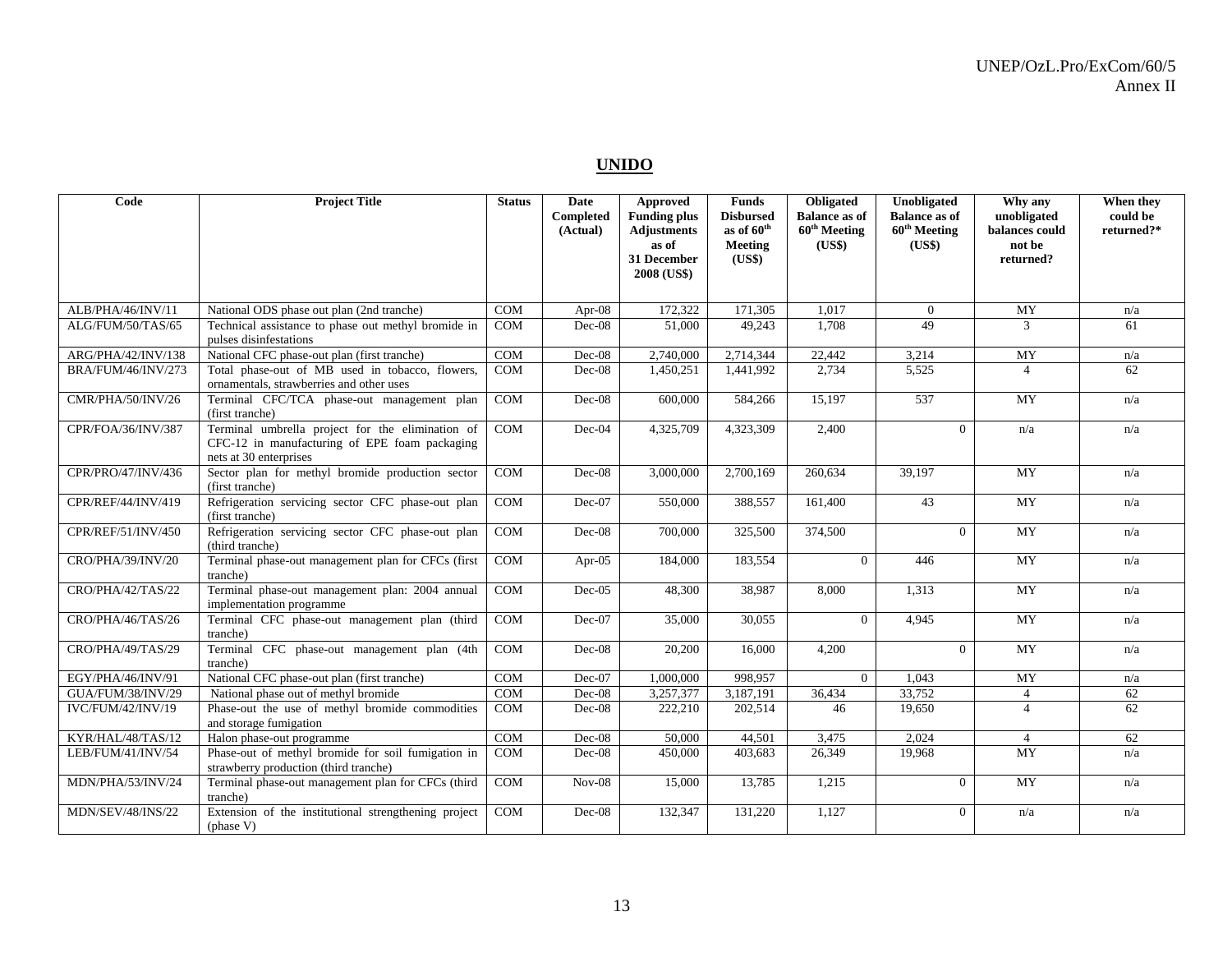| Code               | <b>Project Title</b>                                                                                                                                                | <b>Status</b> | Date<br><b>Completed</b><br>(Actual) | Approved<br><b>Funding plus</b><br><b>Adjustments</b><br>as of<br>31 December<br>2008 (US\$) | <b>Funds</b><br><b>Disbursed</b><br>as of 60 <sup>th</sup><br>Meeting<br>(US\$) | Obligated<br><b>Balance as of</b><br>60 <sup>th</sup> Meeting<br>(US\$) | Unobligated<br><b>Balance as of</b><br>60 <sup>th</sup> Meeting<br>(US\$) | Why any<br>unobligated<br>balances could<br>not be<br>returned? | When they<br>could be<br>returned?* |
|--------------------|---------------------------------------------------------------------------------------------------------------------------------------------------------------------|---------------|--------------------------------------|----------------------------------------------------------------------------------------------|---------------------------------------------------------------------------------|-------------------------------------------------------------------------|---------------------------------------------------------------------------|-----------------------------------------------------------------|-------------------------------------|
| MEX/PHA/50/INV/130 | National CFC phase-out plan: 2006 work programme                                                                                                                    | <b>COM</b>    | $Jul-08$                             | 299,500                                                                                      | 292,089                                                                         | 6,687                                                                   | 724                                                                       | MY                                                              | n/a                                 |
| MOG/SEV/51/INS/02  | Establishment of the ozone unit                                                                                                                                     | <b>COM</b>    | Dec-08                               | 30,000                                                                                       | 21,888                                                                          | 7,982                                                                   | 130                                                                       | $\mathfrak{Z}$                                                  | 61                                  |
| NIR/PHA/49/INV/115 | Terminal ODS phase-out umbrella project in the                                                                                                                      | COM           | Dec-07                               | 425,000                                                                                      | 412,731                                                                         | 8,679                                                                   | 3,590                                                                     | MY                                                              | n/a                                 |
|                    | solvent sector (3rd tranche)                                                                                                                                        |               |                                      |                                                                                              |                                                                                 |                                                                         |                                                                           |                                                                 |                                     |
| PAK/PAG/35/INV/42  | Conversion of carbon tetrachloride as process solvent<br>to 1,2-dichloroethane at Himont Chemicals Ltd.                                                             | COM           | Oct-08                               | 485,701                                                                                      | 481,998                                                                         | 3,240                                                                   | 463                                                                       | $\overline{4}$                                                  | 62                                  |
| PAK/PHA/41/INV/57  | Sector phase-out plan of CTC                                                                                                                                        | COM           | $Jul-07$                             | 1,200,000                                                                                    | 1,196,562                                                                       | 2,896                                                                   | 542                                                                       | MY                                                              | n/a                                 |
| PAK/PHA/44/INV/62  | Sector phase-out plan of CTC (second tranche)                                                                                                                       | COM           | $Jul-07$                             | 1,300,000                                                                                    | 1,286,864                                                                       | 6,426                                                                   | 6,710                                                                     | MY                                                              | n/a                                 |
| PAK/REF/44/TAS/61  | Implementation of the RMP (institutional framework,<br>customs empowerment, training service technicians,<br>recovery and recycling) (second tranche)               | <b>COM</b>    | $Mav-07$                             | 534,200                                                                                      | 531,063                                                                         | 2,471                                                                   | 666                                                                       | <b>MY</b>                                                       | n/a                                 |
| PAK/REF/47/INV/64  | Implementation of the RMP (institutional framework,<br>customs empowerment, training service technicians,<br>recovery and recycling) (third tranche)                | <b>COM</b>    | $Sep-08$                             | 414,300                                                                                      | 412,879                                                                         | 1.133                                                                   | 288                                                                       | <b>MY</b>                                                       | n/a                                 |
| ROM/PHA/45/INV/30  | National CFC phase-out plan (first tranche)                                                                                                                         | <b>COM</b>    | Mar-07                               | 159,050                                                                                      | 144,789                                                                         | 5,353                                                                   | 8.908                                                                     | <b>MY</b>                                                       | n/a                                 |
| ROM/PRO/47/INV/32  | Sector plan for production sector                                                                                                                                   | <b>COM</b>    | $Dec-06$                             | 3,200,000                                                                                    | 3,153,107                                                                       | 17,036                                                                  | 29,857                                                                    | MY                                                              | n/a                                 |
| ROM/PRO/50/INV/35  | Sector plan for production sector (second tranche)                                                                                                                  | <b>COM</b>    | $Jun-07$                             | 900,000                                                                                      | 701,546                                                                         | 100,000                                                                 | 98,454                                                                    | MY                                                              | n/a                                 |
| ROM/SEV/45/INS/29  | Extension of institutional strengthening project: phase<br>$\Pi$                                                                                                    | <b>COM</b>    | Dec-07                               | 145,984                                                                                      | 141,576                                                                         | 4,165                                                                   | 243                                                                       | $\overline{4}$                                                  | 62                                  |
| SEN/PHA/48/PRP/22  | Preparation of a terminal phase-out management plan                                                                                                                 | COM           | Apr- $08$                            | 15,000                                                                                       | 11,957                                                                          | 3,041                                                                   | $\overline{2}$                                                            | $\overline{4}$                                                  | 62                                  |
| SUD/PHA/44/INV/18  | National CFC/CTC phase-out plan (first tranche)                                                                                                                     | <b>COM</b>    | Dec-06                               | 499,480                                                                                      | 490,839                                                                         | 8,536                                                                   | 105                                                                       | MY                                                              | n/a                                 |
| TUR/FUM/41/INV/82  | Phase-out of methyl bromide in protected tomato,<br>cucumber and carnation crops (second tranche)                                                                   | <b>COM</b>    | Dec-08                               | 1,000,000                                                                                    | 997,323                                                                         | 2,599                                                                   | 78                                                                        | <b>MY</b>                                                       | n/a                                 |
| VEN/PHA/45/INV/105 | National CFC phase-out plan: 2nd tranche                                                                                                                            | <b>COM</b>    | $Jul-07$                             | 1,631,831                                                                                    | 1,630,659                                                                       | 886                                                                     | 286                                                                       | MY                                                              | n/a                                 |
| YUG/FOA/35/INV/14  | Phase out of CFC-11 by conversion to n-pentane<br>technology in the production of continuous rigid<br>polyurethane foam insulating panels at Prva Iskra-<br>Fim Co. | COM           | Dec-06                               | 475,728                                                                                      | 449,968                                                                         | 23,700                                                                  | 2,060                                                                     | 3                                                               | 62                                  |
| ZAM/FUM/54/PRP/20  | Project preparation in the fumigants sector (soil<br>fumigation)                                                                                                    | COM           | $Dec-08$                             | 35,000                                                                                       | 25,233                                                                          | 8,832                                                                   | 935                                                                       | $\overline{3}$                                                  | 61                                  |
| ZIM/FUM/31/INV/21  | Phase-out of methyl bromide in cut flowers                                                                                                                          | <b>COM</b>    | $Dec-06$                             | 904,200                                                                                      | 893,211                                                                         | $\overline{0}$                                                          | 10,989                                                                    | 3                                                               | 61                                  |
| ZIM/FUM/50/INV/36  | Total phase-out of methyl bromide used in grain<br>fumigation                                                                                                       | <b>COM</b>    | $Dec-08$                             | 192,073                                                                                      | 183.135                                                                         | 8.670                                                                   | 268                                                                       | $\overline{4}$                                                  | 62                                  |
| ZIM/FUM/51/INV/37  | Total phase-out of methyl bromide used in tobacco<br>seedlings (second tranche)                                                                                     | <b>COM</b>    | Dec-08                               | 1,862,486                                                                                    | 1,808,666                                                                       | 51,168                                                                  | 2,652                                                                     | MY                                                              | n/a                                 |
| Total              |                                                                                                                                                                     |               |                                      |                                                                                              |                                                                                 | 1,196,378                                                               | 299,654                                                                   |                                                                 |                                     |

2: Financial completion initiated; 3: Financial completion being initiated; 4: Financial completion to be initiated after settlement of all pending issues

MY = Multiyear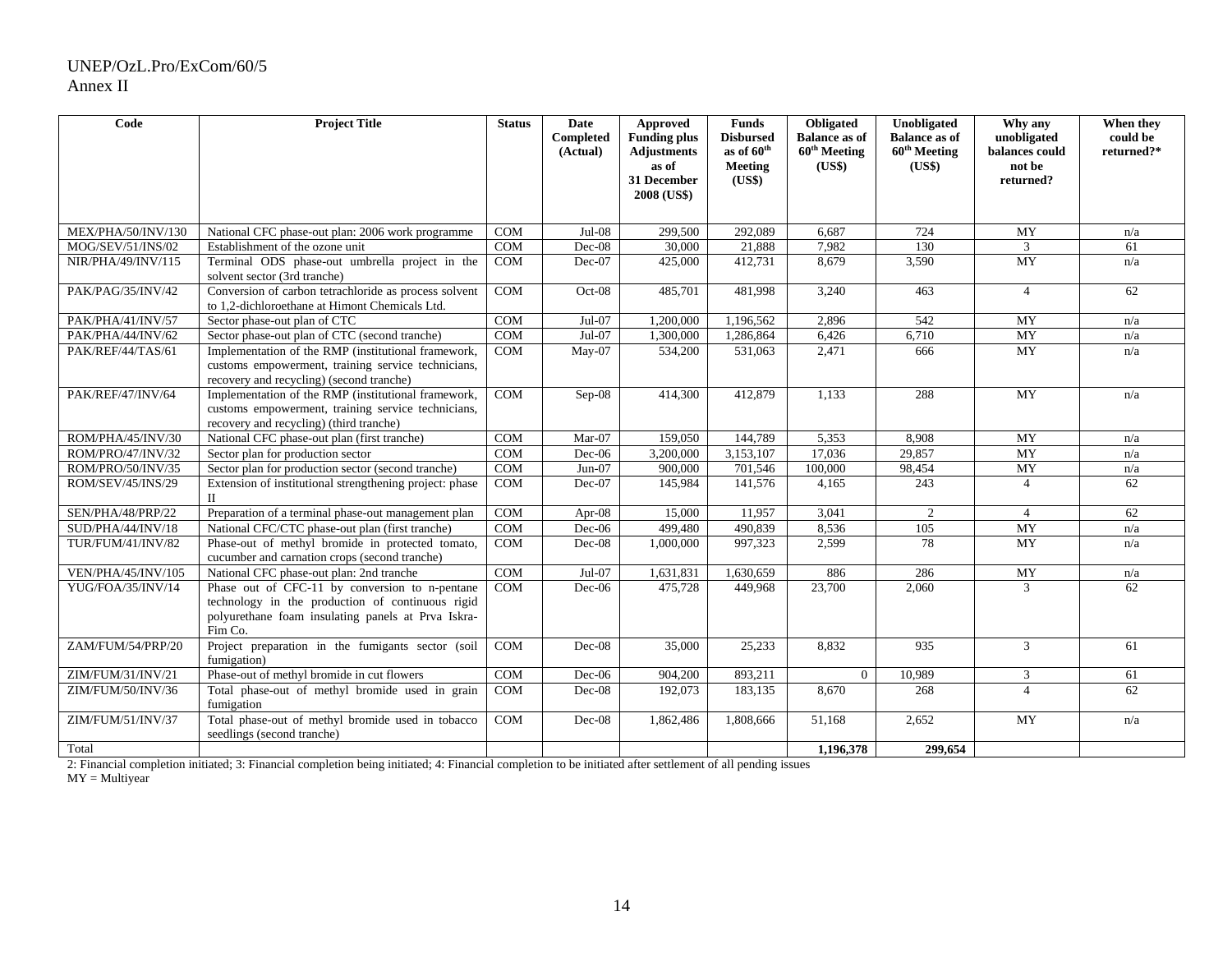# **WORLD BANK**

| Code               | <b>Project Title</b>                                                 | <b>Status</b> | Date<br>Completed<br>(Actual) | Approved<br><b>Funding plus</b><br><b>Adjustments</b><br>as of<br>31 December<br>2008 (US\$) | Funds<br>Disbursed as<br>of $60^{\text{th}}$<br>Meeting<br>(US\$) | <b>Obligated</b><br><b>Balance as of</b><br>$60^{\text{th}}$ Meeting<br>(US\$) | Unobligated<br><b>Balance as of</b><br>60 <sup>th</sup> Meeting<br>(US\$) | Why any<br>unobligated<br>balances could<br>not be returned/<br>disbursed? | When they<br>could be<br>returned/<br>disbursed? |
|--------------------|----------------------------------------------------------------------|---------------|-------------------------------|----------------------------------------------------------------------------------------------|-------------------------------------------------------------------|--------------------------------------------------------------------------------|---------------------------------------------------------------------------|----------------------------------------------------------------------------|--------------------------------------------------|
| PHI/PHA/38/INV/69  | National CFC phase out plan: manufacturing<br>sector (first tranche) | <b>COM</b>    | $Dec-03$                      | 2,858,473                                                                                    | 2,334,585                                                         | 523,888                                                                        |                                                                           |                                                                            |                                                  |
|                    | National CFC phase-out plan (manufacturing                           |               |                               |                                                                                              |                                                                   |                                                                                |                                                                           |                                                                            |                                                  |
| PHI/PHA/41/INV/71  | sector): 2004 annual programme                                       | <b>COM</b>    | $Dec-04$                      | 1,877,418                                                                                    | 1,641,867                                                         | 235,551                                                                        |                                                                           |                                                                            |                                                  |
|                    | National CFC phase-out plan: 2003 annual                             |               |                               |                                                                                              |                                                                   |                                                                                |                                                                           |                                                                            |                                                  |
| THA/PHA/41/INV/140 | programme                                                            | COM           | Mar-04                        | 4,011,846                                                                                    | 3,056,328                                                         | 955,518                                                                        |                                                                           |                                                                            |                                                  |
|                    | National CFC phase-out plan: 2004 annual                             |               |                               |                                                                                              |                                                                   |                                                                                |                                                                           |                                                                            |                                                  |
| THA/PHA/42/INV/141 | programme                                                            | <b>COM</b>    | Apr- $05$                     | 1,315,400                                                                                    | 977,856                                                           | 337,544                                                                        |                                                                           |                                                                            |                                                  |
| Total              |                                                                      |               |                               |                                                                                              |                                                                   | 2,052,501                                                                      |                                                                           |                                                                            |                                                  |